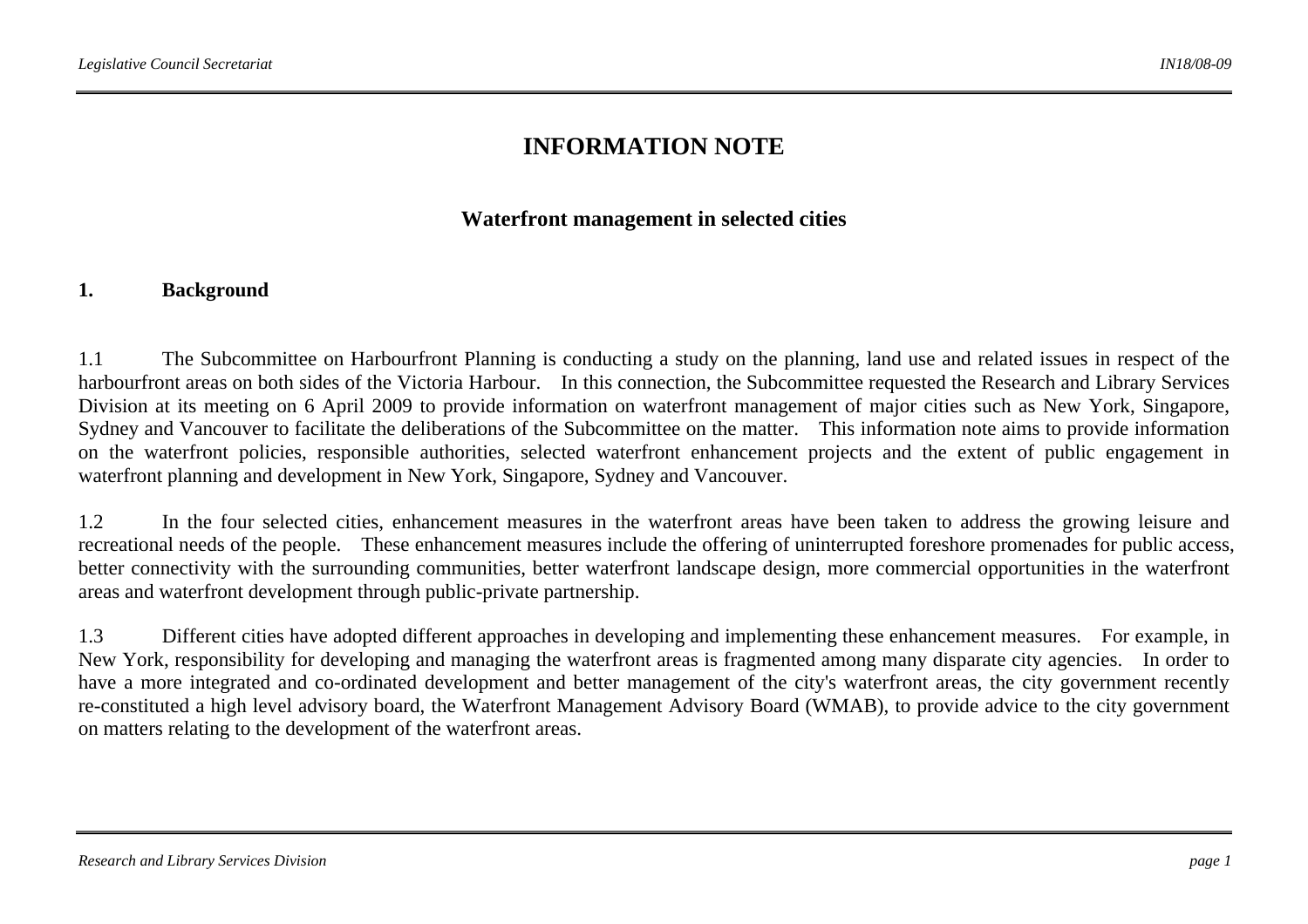1.4 Singapore has successfully transformed the once polluted Singapore River into a mixed-use activity corridor. It is currently developing Marina Bay into a major destination. These two waterfront revitalization and transformation projects are led by the national planning and conservation authority, the Urban Redevelopment Authority (URA). It can be seen from both projects that Singapore has employed a state-driven model in waterfront planning and development to meet the country's needs for economic development.

1.5 Sydney has established a statutory, fully-empowered waterfront authority, the Sydney Harbour Foreshore Authority (SHFA), to develop and implement waterfront enhancement measures. SHFA manages more than 400 hectares of Sydney Harbour foreshore land, including Sydney's most significant waterfront locations, The Rocks and the Darling Harbour. Its aims are to ensure a balanced set of cultural, tourism, heritage, environmental and commercial outcomes in the revitalization of Sydney's foreshore areas.

1.6 Vancouver presents a working example of public-private partnership in waterfront revitalization. Its landmark waterfront revitalization project, Canada Place, was a market-led redevelopment, incorporating a mix of public and private sector amenities. The development of Canada Place was led by Canada Place Corporation, a subsidiary of a port authority, Port Metro Vancouver (PMV). Canada Place is considered as one of the largest integrated use waterfront redevelopment projects in the world.<sup>1</sup>

1.7 This information note provides information on the waterfront management of the four selected cities, covering the following aspects:

- (a) waterfront policies;
- (b) institutional framework and governance of authorities responsible for waterfront development;
- (c) waterfront enhancement projects; and
- (d) public engagement in waterfront planning and development.

Canada Place Corporation (2008b).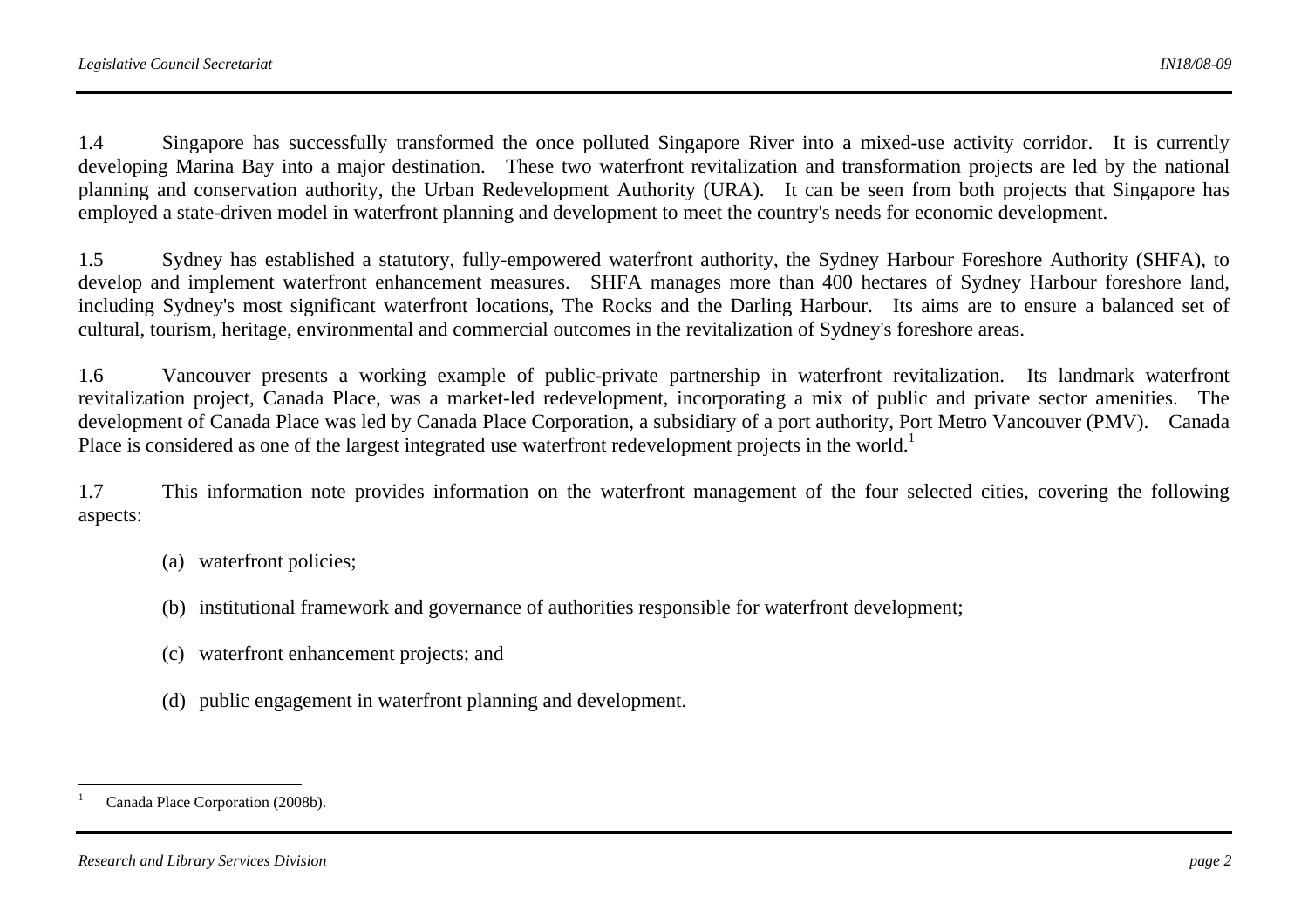|                                               | <b>New York</b>                                                                                                                                                                                                                                                                                                                                                                         |
|-----------------------------------------------|-----------------------------------------------------------------------------------------------------------------------------------------------------------------------------------------------------------------------------------------------------------------------------------------------------------------------------------------------------------------------------------------|
| <b>Waterfront policies</b>                    |                                                                                                                                                                                                                                                                                                                                                                                         |
| Relevant<br>waterfront<br>policy<br>documents | (a) Waterfront Revitalization Program (WRP) – the city's principal coastal zone land use guide; <sup>2</sup><br>(b) New York City Comprehensive Waterfront Plan $-$ expressing the city's long-range goals for a 21 <sup>st</sup> century waterfront;<br>New York City Waterfront Zoning Text $-$ waterfront zoning regulations incorporating the goals and policies of WRP; and<br>(c) |
|                                               | (d) 197-a Plans $-$ community-based plans addressing conditions and issues within the coastal zone of the city.                                                                                                                                                                                                                                                                         |
| Highlights on<br>relevant<br>waterfront       | WRP establishes the city's policies <sup>3</sup> for development and use of the waterfront and provides the framework for evaluating<br>(a)<br>the consistency of all discretionary actions in the coastal zone with those policies. <sup>4</sup> Waterfront projects are required to be<br>consistent with WRP before they can be approved; and                                        |
| policy<br>documents                           | In April 2009, the City Council adopted the Waterfront Text Amendment, which aimed to improve the public's enjoyment<br>(b)<br>of the waterfront. In particular, its aims cover the following:<br>ensuring public access to the waterfront areas;                                                                                                                                       |
|                                               | (i)<br>ensuring uninterrupted waterfront access that is clearly open to the public;<br>(i)<br>(iii) promoting the greening of the waterfront areas;                                                                                                                                                                                                                                     |
|                                               | (iv) facilitating a wide variety of amenities, such as boat launches and play areas; and<br>activating waterfront spaces by improving connections between the water's edge and the upland streets.<br>(v)                                                                                                                                                                               |

<sup>2</sup> WRP was first adopted by the New York City in 1982. It was approved by the New York State for inclusion in the *New York State Coastal Management Program* and then approved by the United States Secretary of Commerce. As a result of these approvals, state and federal discretionary actions within the city's coastal zone are required to be consistent with the policies stated in WRP and the city is able to comment on all state and federal projects within its coastal zone.

<sup>&</sup>lt;sup>3</sup> WRP covers 10 policy areas dealing with various aspects of the development and use of the waterfront such as residential and commercial redevelopment, water-dependent and industrial uses, and public access in the waterfront areas. Goals, standards and criteria are provided for each policy area to set parameters for consistency determinations.

<sup>&</sup>lt;sup>4</sup> For example, one of the policies specified in WRP is the provision of public access to and along the city's coastal waters. The objectives specified under this policy are (a) preserving, protecting and maintaining existing physical, visual and recreational access to the waterfront; (b) incorporating public access into new public and private development where compatible with proposed land use and coastal locations; (c) providing visual access to coastal lands, waters and open space where physically practical; (d) preserving and developing waterfront open space and recreation on publicly owned land at suitable locations; and (e) preserving the public interest in and use of lands and waters held in public trust by the state and city. Detailed standards and criteria are provided under each objective for evaluating the consistency of proposed activities in the waterfront areas with WRP.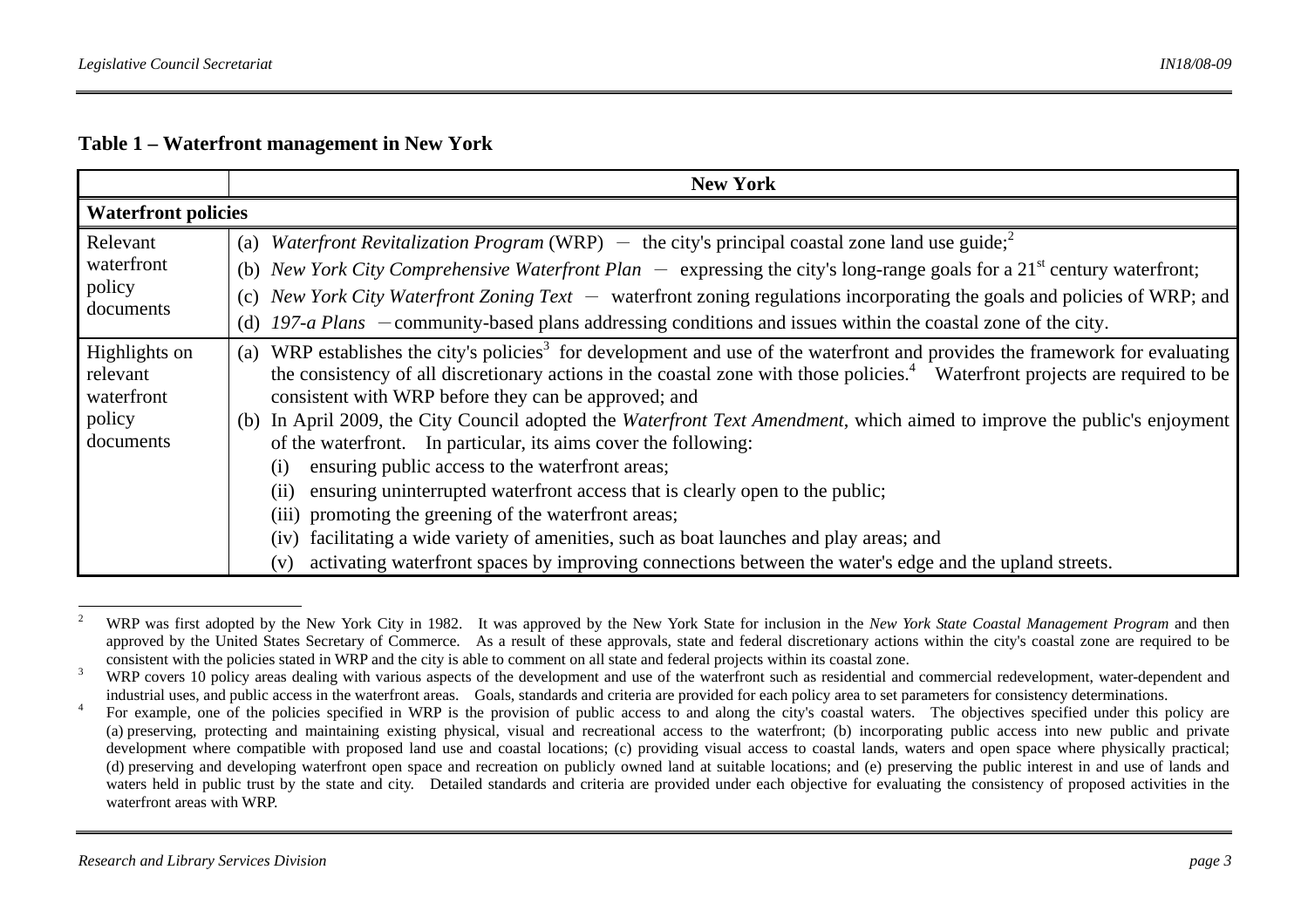|                                                                             | <b>New York</b>                                                               |
|-----------------------------------------------------------------------------|-------------------------------------------------------------------------------|
|                                                                             | Authorities responsible for waterfront development                            |
| Major authority<br>involved in<br>waterfront<br>planning and<br>development | Waterfront Management Advisory Board (WMAB) <sup>5, 6</sup> .                 |
| Institutional<br>framework                                                  | Chartered-mandated advisory board.                                            |
| Governing<br>authority                                                      | Advisory board of one Chairman, one Vice-Chairman, and 15 members.            |
| Term of<br>appointment                                                      | Appointed members may each serve for a three-year term without compensation'. |

<sup>&</sup>lt;sup>5</sup> WMAB was established under the New York City Charter in 1977. According to a briefing paper to the Committee on Waterfronts of the City Council, few records exist pertaining to the operation of WMAB, and no appointments to the Board have been made since 1993. On 18 March 2009, a bill was passed by the City Council and approved by the Mayor to amend the New York City Charter to reconstitute WMAB.

<sup>&</sup>lt;sup>6</sup> In New York, responsibility for waterfront development and management is fragmented among many disparate city agencies such as the Department of City Planning (DCP), the New York City Economic Development Corporation (NYCEDC) and the Department of Parks and Recreation (DPR). DCP is responsible for ensuring land use proposals are consistent with WRP. NYCEDC is a not-for-profit organization and is the city's primary vehicle for economic development. It also functions, among other roles, as the city's primary agency for waterfront development. DPR has responsibility for waterfront parks of the city. In view of this fragmented structure, this information note will only discuss WMAB, which is a high level advisory committee advising the city government on all aspects of the waterfront development in the city's coastal zone.

<sup>&</sup>lt;sup>7</sup> According to the amendment to the City Charter approved on 18 March 2009, for members first appointed to WMAB, "four shall be appointed for terms of one year, four shall be appointed for terms of two years and four shall be appointed for terms of three years". In other words, four members will be appointed every year.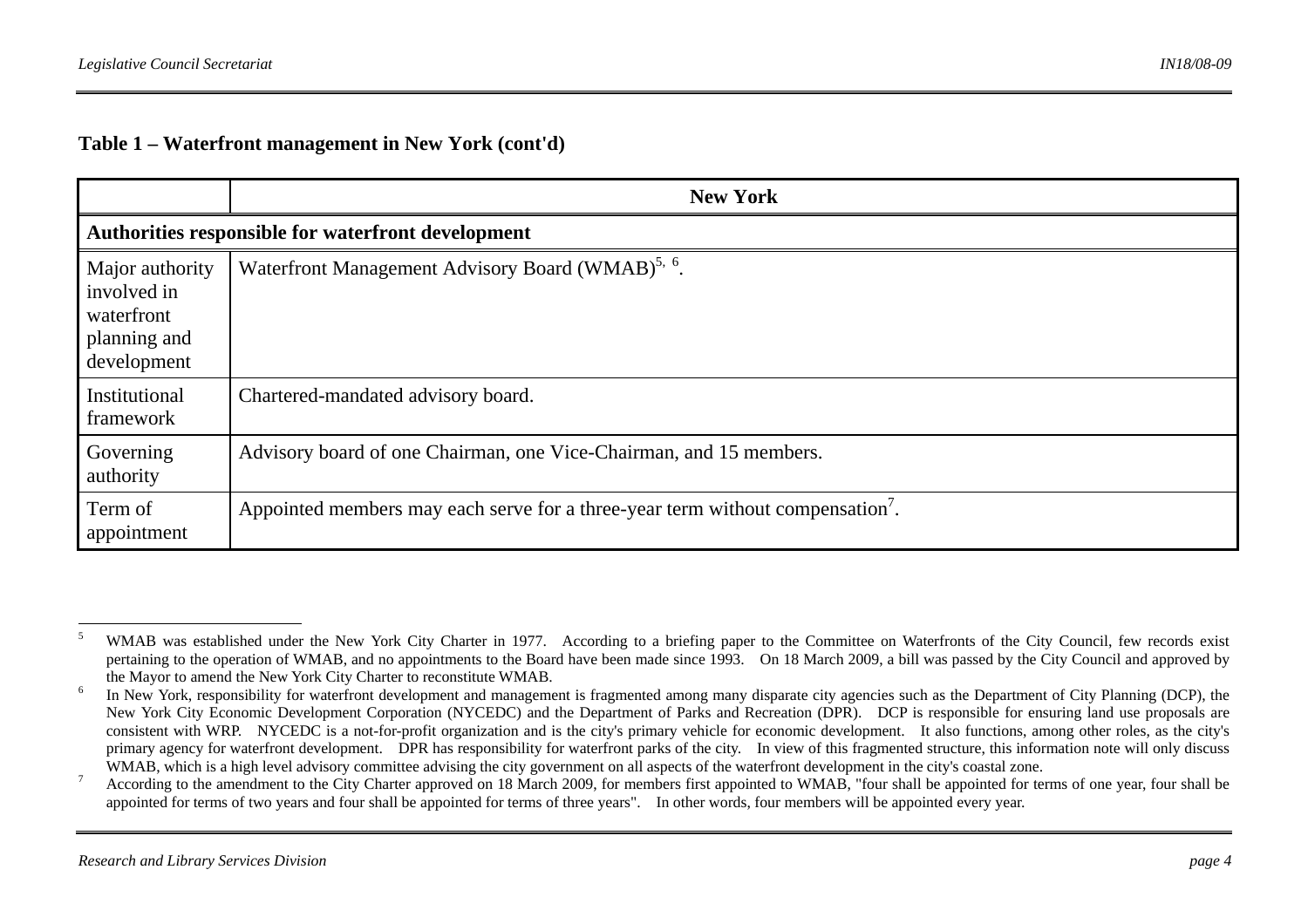|                                                                                      | <b>New York</b>                                                                                                                                                                                                                                                                                                                                                                                                         |
|--------------------------------------------------------------------------------------|-------------------------------------------------------------------------------------------------------------------------------------------------------------------------------------------------------------------------------------------------------------------------------------------------------------------------------------------------------------------------------------------------------------------------|
|                                                                                      | Authorities responsible for waterfront development (cont'd)                                                                                                                                                                                                                                                                                                                                                             |
| Constitution of<br>the governing<br>board                                            | (a) Deputy Mayor for Economic Development as the Chairman;<br>(b) Commissioner of Small Business Services as the Vice-Chairman;<br>Chairman of the City Planning Commission;<br>(c)<br>Commissioner of Environmental Protection;<br>(d)<br>One City Council member designated by the City Council; and<br>(e)<br>12 members <sup>8</sup> appointed by the Mayor with the advice and consent of the City Council.<br>(f) |
| Main<br>responsibilities<br>relating to<br>waterfront<br>planning and<br>development | (a) Providing advice on matters relating to the industrial, commercial, residential, recreational or other use or<br>development of wharves, waterfront property and waterfront infrastructure in the city; and<br>Exploring opportunities for expanding the recreational use of the waterfront.<br>(b)                                                                                                                 |
| Accountability                                                                       | Issuing a biennial report to the Mayor, the City Council and the Borough Presidents on the development of the<br>waterfront. <sup>9</sup>                                                                                                                                                                                                                                                                               |

<sup>&</sup>lt;sup>8</sup> Of the 12 appointed members, they shall include at least one appointed member from each of the five boroughs of New York, representatives of labour, the maritime, transportation, real estate, and hospitality industries, as well as environmental and community advocates.

<sup>&</sup>lt;sup>9</sup> The first report of WMAB is expected to be published on 1 March 2010.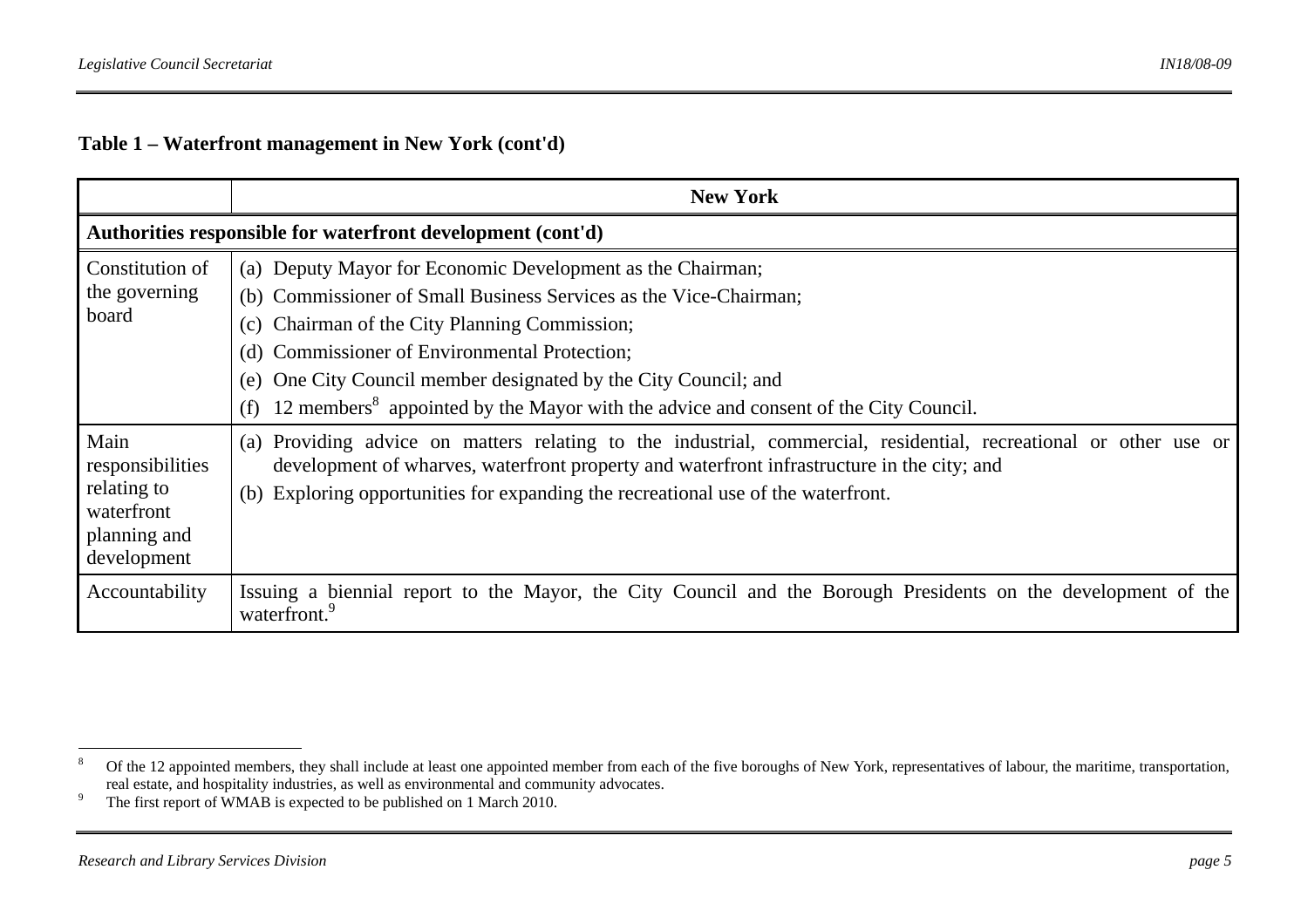|                                         | <b>New York</b>                                                                                                                                                                                                                                                                                                                    |
|-----------------------------------------|------------------------------------------------------------------------------------------------------------------------------------------------------------------------------------------------------------------------------------------------------------------------------------------------------------------------------------|
|                                         | Selected waterfront development/enhancement projects                                                                                                                                                                                                                                                                               |
| Waterfront                              | (a) Battery Park City                                                                                                                                                                                                                                                                                                              |
| development/<br>enhancement<br>projects | 92-acre reclaimed site situated on the southwest tip of Manhattan fronting the Hudson River, with facilities such as<br>(i)<br>commercial and residential buildings, public schools, hotels, 35 acres of public parks, plazas and a 1.2-mile riverfront<br>esplanade;                                                              |
|                                         | developed according to an evolving series of master plans and built largely in the 1980s and 1990s; and<br>(ii)                                                                                                                                                                                                                    |
|                                         | (iii) developed as a public-private partnership <sup>10</sup> between the Battery Park City Authority (a public benefit corporation <sup>11</sup> )<br>and private developers.                                                                                                                                                     |
|                                         | (b) Hudson River Park                                                                                                                                                                                                                                                                                                              |
|                                         | 550-acre waterside park located on the west side of Manhattan, with facilities such as public piers, a waterside<br>(i)<br>esplanade and limited commercial activities at several sites;                                                                                                                                           |
|                                         | construction began in 1999. It is scheduled to complete 80% of the construction by late 2009/early 2010; and<br>(i)                                                                                                                                                                                                                |
|                                         | (iii) the Hudson River Park Trust, a joint state-city agency established in 1998, was tasked with the planning, construction<br>and management of the Hudson River Park.                                                                                                                                                           |
|                                         | South Bronx Greenway Project<br>(c)                                                                                                                                                                                                                                                                                                |
|                                         | project aiming to overhaul South Bronx, a low-income district with the least amount of green open space in New<br>(i)<br>York City, into a useable green space. When completed, the project will provide 1.5 miles of waterfront greenway,<br>8.5 miles of inland green streets, and nearly 12 acres of new waterfront open space; |
|                                         | (ii) project divided into three phases and Phase I is expected to be completed by the end of 2010; and                                                                                                                                                                                                                             |
|                                         | (iii) project created through the efforts of a community-based organization (Sustainable South Bronx) and partners such as<br>the New York City Economic Development Corporation.                                                                                                                                                  |

<sup>&</sup>lt;sup>10</sup> For example, when the Battery Park City Authority put up an undeveloped parcel of land for bidding, it would require developers to include the development of public amenity space in their proposals.

 $11$  A public benefit corporation is a public organization chartered by a state designed to perform public service.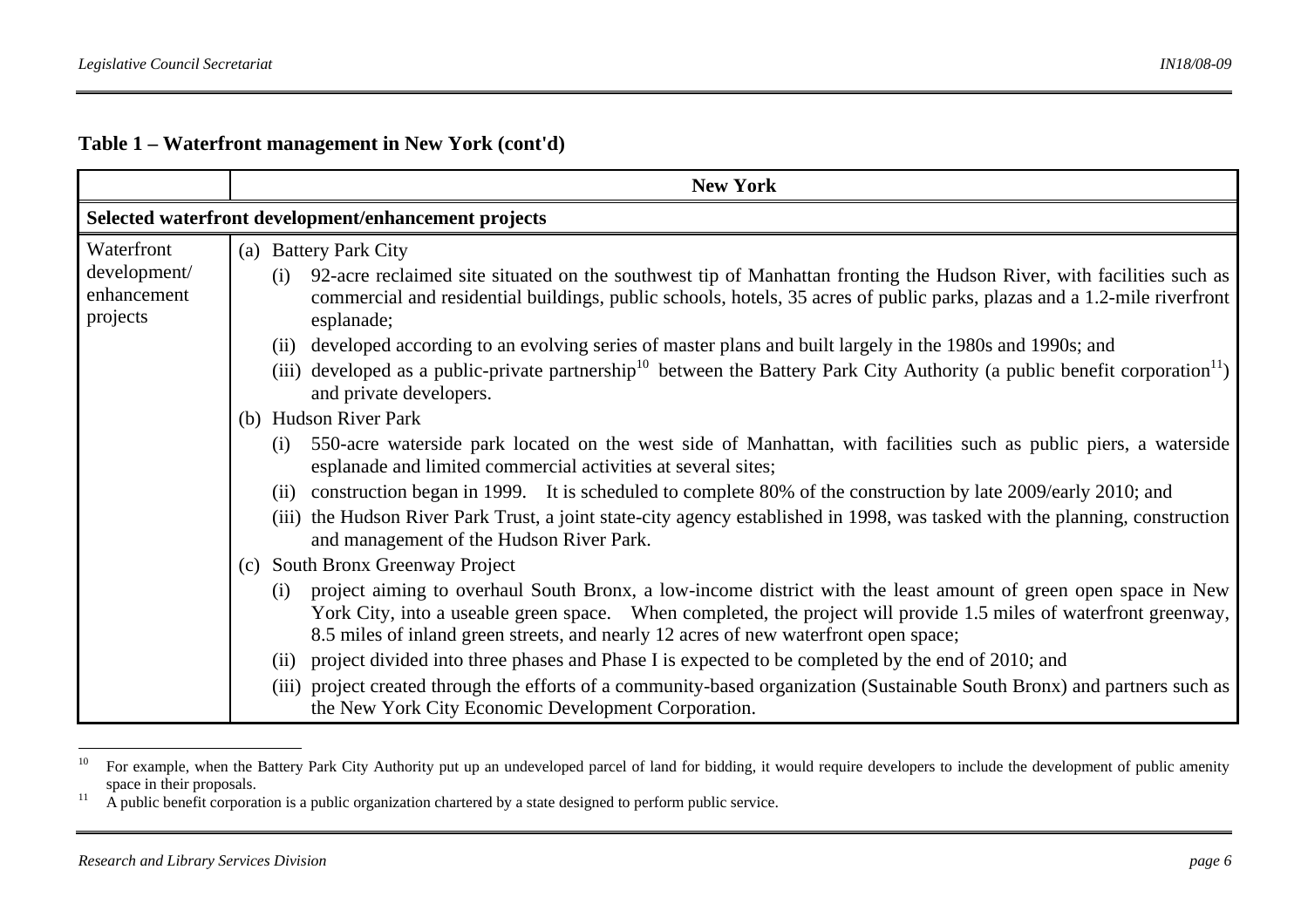|                      | <b>New York</b>                                                                                                                                                                                                                                                                                                                                                                                                                                        |
|----------------------|--------------------------------------------------------------------------------------------------------------------------------------------------------------------------------------------------------------------------------------------------------------------------------------------------------------------------------------------------------------------------------------------------------------------------------------------------------|
|                      | Public engagement in waterfront planning and development                                                                                                                                                                                                                                                                                                                                                                                               |
| Public<br>engagement | (a) WRP is considered <sup>12</sup> as a locally prepared, comprehensive land and water use plan and strategy, as local consultation<br>and public hearings are required at the various planning stages to assure local community endorsement and obtain<br>popular support; and                                                                                                                                                                       |
|                      | (b) The establishment of the Uniform Land Use Review Procedure (ULURP) <sup>13</sup> also reflects the increasing involvement of<br>the city's Community Boards <sup>14</sup> in the waterfront development of the city. <sup>15</sup> It is required under the City Charter that<br>the city government shall consult and inform the Community Boards of all matters requiring public hearings and<br>provide them with all the relevant information. |

<sup>&</sup>lt;sup>12</sup> New York State Division of Coastal Resources (2004).

The City Charter requires that "applications by any person or agency respecting the use, development, or improvement of real property subject to city regulation shall be reviewed pursuant to [ULURP]".

<sup>&</sup>lt;sup>14</sup> There are 59 community districts in the city, each represented by a Community Board with up to 50 members who live or work within the district. Community Boards serve as local representative bodies that serve as advocates for the residents of the respective community districts. Community Board members are appointed by the Borough Presidents.

<sup>&</sup>lt;sup>15</sup> New York City Department of City Planning (2009a).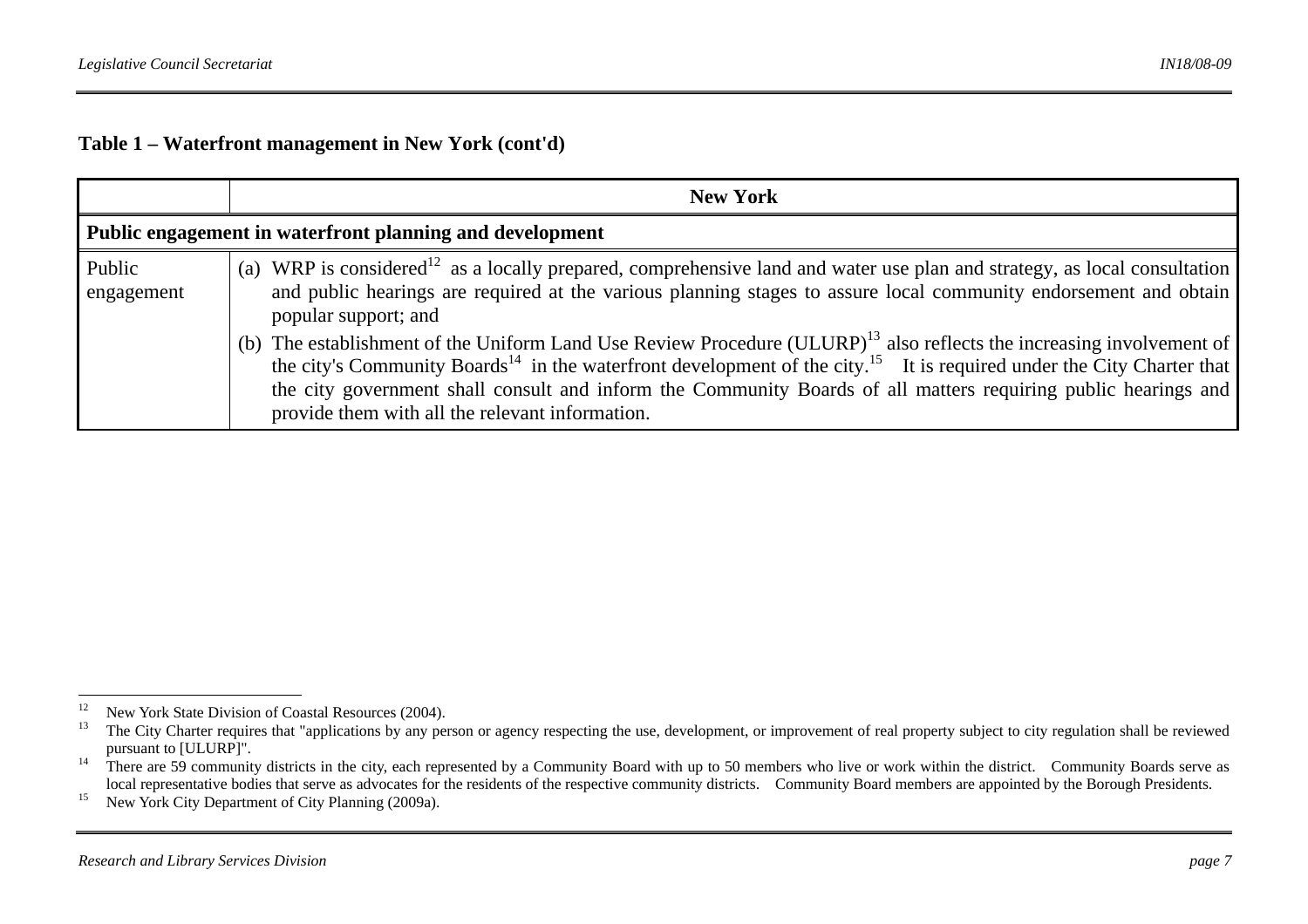|                                                                | <b>Singapore</b>                                                                                                                                                                                                                                                                                                                                        |
|----------------------------------------------------------------|---------------------------------------------------------------------------------------------------------------------------------------------------------------------------------------------------------------------------------------------------------------------------------------------------------------------------------------------------------|
| <b>Waterfront policies</b>                                     |                                                                                                                                                                                                                                                                                                                                                         |
| Relevant<br>waterfront<br>policy<br>documents                  | (a) The Clean-up of the Singapore River and Kallang Basin – the first government action plan introduced in 1977 to<br>phase out polluted uses of the Singapore River and Kallang Basin;                                                                                                                                                                 |
|                                                                | (b) 1985 Singapore River Concept Plan – identifying three development zones, namely Boat Quay, Clarke Quay and<br>Robertson Quay, for the Singapore River;                                                                                                                                                                                              |
|                                                                | (c) Singapore River Development Guide Plan 1994 – detailed plans on the planning intention and development potential<br>of the Singapore River; and                                                                                                                                                                                                     |
|                                                                | (d) Master Plan 2008 – translating the intentions of the Concept Plan 2001 into detailed land use plans for different<br>planning areas.                                                                                                                                                                                                                |
| Highlights on<br>relevant<br>waterfront<br>policy<br>documents | (a) As a 10-year action plan, the Clean-up of the Singapore River and Kallang Basin involved massive housing<br>development and resettlement of squatters, industrial workshops, backyard trades and farming activities located along<br>the rivers and canals;                                                                                         |
|                                                                | (b) 1985 Singapore River Concept Plan and Singapore River Development Guide Plan 1994 set out the stage for the<br>infrastructure development of the Singapore River; and                                                                                                                                                                               |
|                                                                | (c) Master Plan 2008 specified sites in Marina Bay as "White site" <sup>16</sup> to allow developers greater autonomy and<br>flexibility in deciding the most appropriate mix of uses for each site, including housing, offices, shops, hotels,<br>recreation facilities and community spaces. This increased the potential for mixed-use developments. |

<sup>&</sup>lt;sup>16</sup> The zoning system was revised in *Concept Plan 2001* to allow a new "White" zone which permitted most uses such as commercial, residential, sports, recreational and other compatible uses in the area.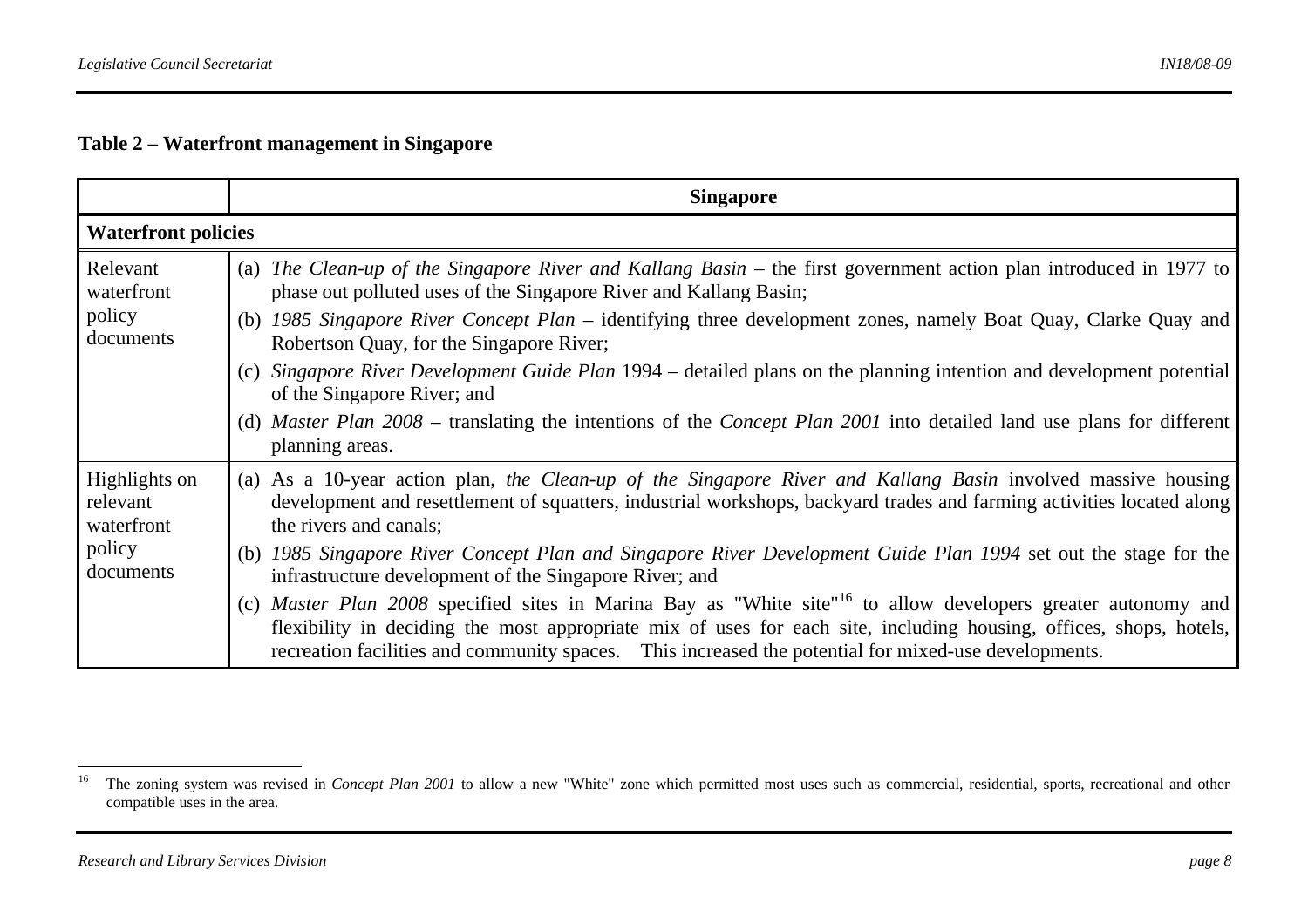|                                                                             | <b>Singapore</b>                                                                                                                                                                                                                                    |
|-----------------------------------------------------------------------------|-----------------------------------------------------------------------------------------------------------------------------------------------------------------------------------------------------------------------------------------------------|
|                                                                             | Authorities responsible for waterfront development                                                                                                                                                                                                  |
| Major authority<br>involved in<br>waterfront<br>planning and<br>development | Urban Redevelopment Authority of Singapore (URA) <sup>17</sup> .                                                                                                                                                                                    |
| Institutional<br>framework                                                  | Statutory national land use planning and conservation authority.                                                                                                                                                                                    |
| Governing<br>authority                                                      | Board with a Chairman and between four and 12 other members.                                                                                                                                                                                        |
| Term of<br>appointment                                                      | Three years and eligible for re-appointment.                                                                                                                                                                                                        |
| Constitution of<br>the governing<br>board                                   | All members including the Chairman are appointed by the Minister of National Development; and<br>(a)<br>The Chief Executive Officer of URA may be appointed by the Minister of National Development as the executive<br>(b)<br>member of the Board. |

<sup>&</sup>lt;sup>17</sup> The Urban Renewal Department was set up in 1967 under the Housing and Development Board of Singapore to carry out urban renewal projects in Singapore. In 1974, the Department was turned into an independent statutory body, URA, under the Ministry of National Development. The URA Act was enacted in 1989 to give effect to the merger of URA with two former departments of the Ministry of National Development. As a result of the merger, URA is charged with the responsibility of national land use planning and development control.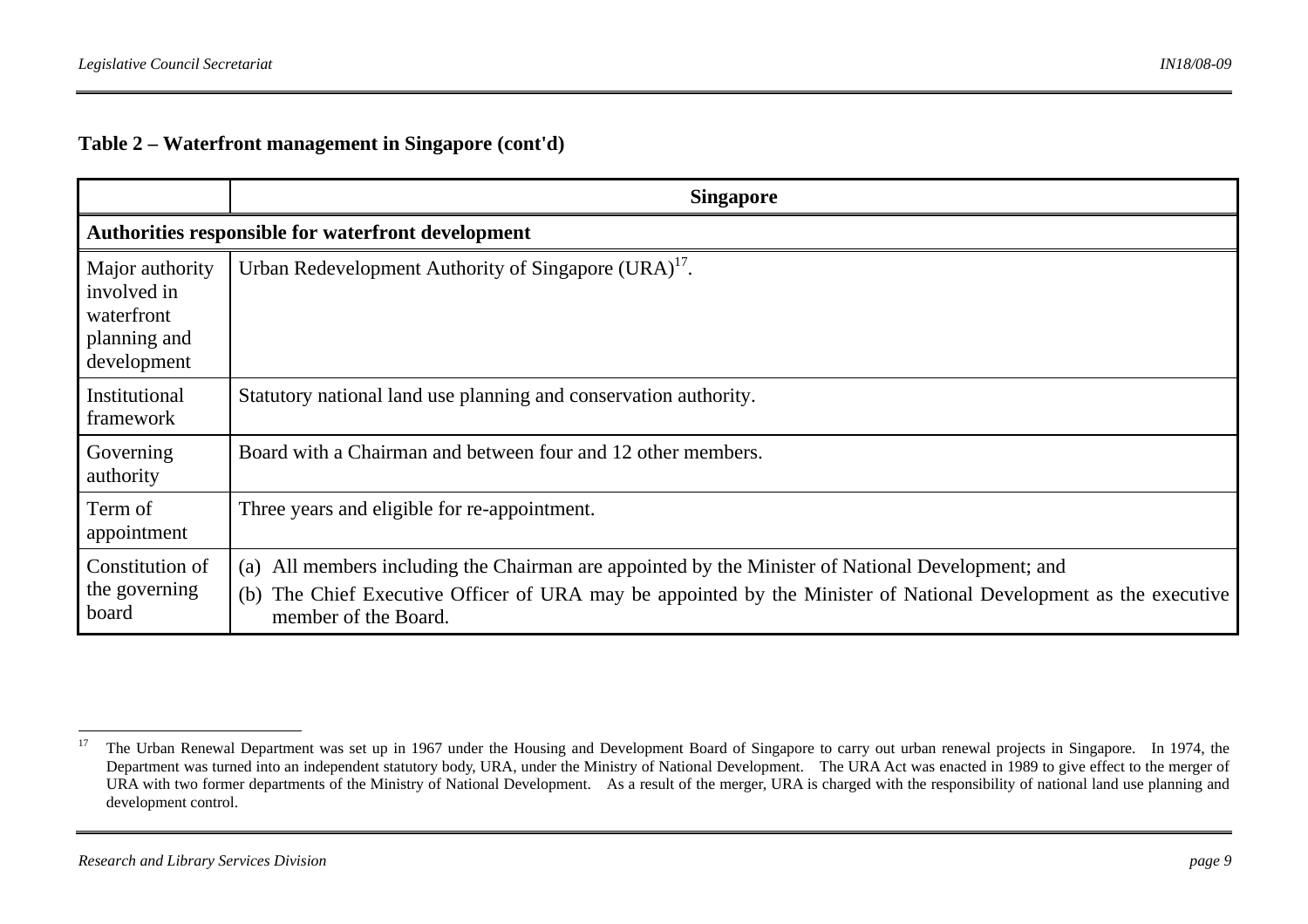|                                                                                      | <b>Singapore</b>                                                                                                                                                                                                        |
|--------------------------------------------------------------------------------------|-------------------------------------------------------------------------------------------------------------------------------------------------------------------------------------------------------------------------|
|                                                                                      | Authorities responsible for waterfront development (cont'd)                                                                                                                                                             |
| Main<br>responsibilities<br>relating to<br>waterfront<br>planning and<br>development | (a) Planning and implementing the Singapore Government Land Sales Programme, which makes land available to the<br>private sector on fixed term leases for the purposes of the development or redevelopment of the land; |
|                                                                                      | (b) Preparing long-term strategic plans and detailed local plans including those of the waterfront areas for the physical<br>development of Singapore;                                                                  |
|                                                                                      | (c) Acting as the development agency for Marina Bay, a 360-hectare development, planned to seamlessly extend the<br>central business district to the southern tip of Singapore; and                                     |
|                                                                                      | (d) Co-ordinating efforts of various departments in city development.                                                                                                                                                   |
| Accountability                                                                       | (a) Accountable to the Minister of National Development;                                                                                                                                                                |
|                                                                                      | (b) Major plans and development works are subject to the scrutiny of the Minister of National Development;                                                                                                              |
|                                                                                      | (c) Required under the URA Act to provide annual reports to the Minister of National Development and through the<br>Minister to the Singapore Parliament; and                                                           |
|                                                                                      | (d) Required under the URA Act to submit all annual and supplementary estimates to the Minister of National<br>Development for approval and the approved estimates shall be published in the Gazette.                   |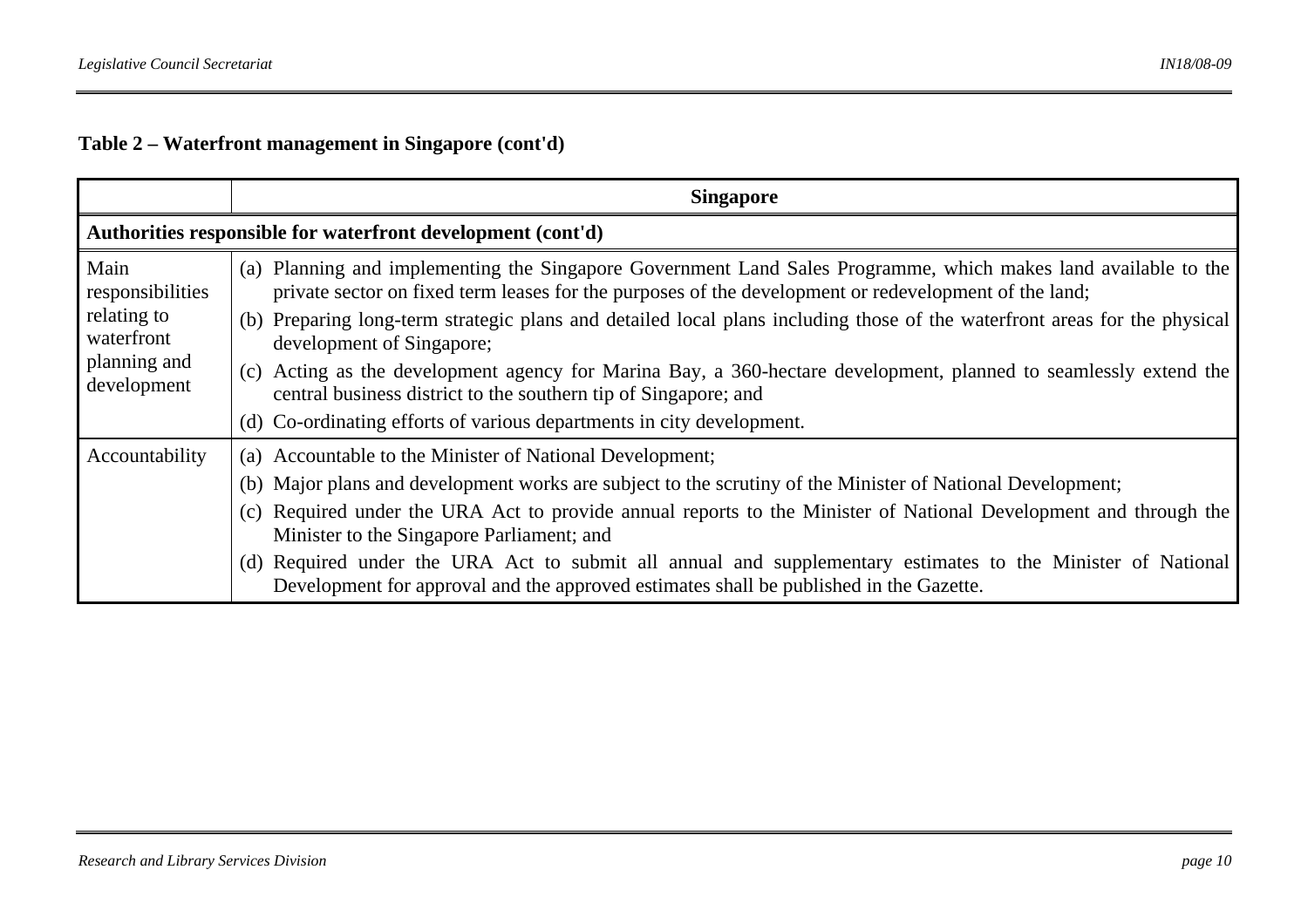|                             | <b>Singapore</b>                                                                                                                                                                                                                                                                                                                                                                                                                                          |
|-----------------------------|-----------------------------------------------------------------------------------------------------------------------------------------------------------------------------------------------------------------------------------------------------------------------------------------------------------------------------------------------------------------------------------------------------------------------------------------------------------|
|                             | Selected waterfront development/enhancement projects                                                                                                                                                                                                                                                                                                                                                                                                      |
| Waterfront                  | (a) Revitalization of Singapore River                                                                                                                                                                                                                                                                                                                                                                                                                     |
| development/<br>enhancement | revitalization started as early as the mid-1980s to turn the Singapore River into a lively activity corridor in the<br>(i)<br>city while keeping the architectural heritage of the river $^{18}$ ;                                                                                                                                                                                                                                                        |
| projects                    | project was conducted in several stages, with the commencement of the first stage of construction in the<br>(11)<br>mid-1980s. Recently, URA unveiled a development plan in February 2008 under which the Singapore River<br>would undergo infrastructure enhancements and host new events to develop it into an even more compelling<br>waterfront precinct; and                                                                                         |
|                             | (iii) project was conceived and spearheaded by several government departments, primarily URA and the Singapore<br>Tourism Board.                                                                                                                                                                                                                                                                                                                          |
|                             | (b) Marina Bay project                                                                                                                                                                                                                                                                                                                                                                                                                                    |
|                             | aiming to provide premier urban outdoor recreation space for the Singapore people with the development of<br>(i)<br>three distinctive waterfront gardens (known as Gardens by the Bay) on a 101-hectare site in Marina Bay. There<br>will be two conservatories in the Gardens at Marina South and Esplanade Theatres in the Gardens at Marina<br>Centre. For the Gardens at Marina East, it will be themed for aquatic sports and waterfront recreation; |
|                             | (ii) site preparation works for the Gardens by the Bay commenced in April 2007, and construction of the first phase<br>of the Gardens is in progress and expected to be completed in 2011; and                                                                                                                                                                                                                                                            |
|                             | (iii) the National Parks Board of Singapore is the lead agency developing the Gardens by the Bay.                                                                                                                                                                                                                                                                                                                                                         |

<sup>&</sup>lt;sup>18</sup> The initial phase of the Revitalization of Singapore River consisted of several discrete projects, such as developing Boat Quay as a riverside dining and entertainment area, Clarke Quay as a riverside "festival village" and Robertson Quay as a hotel and residential area.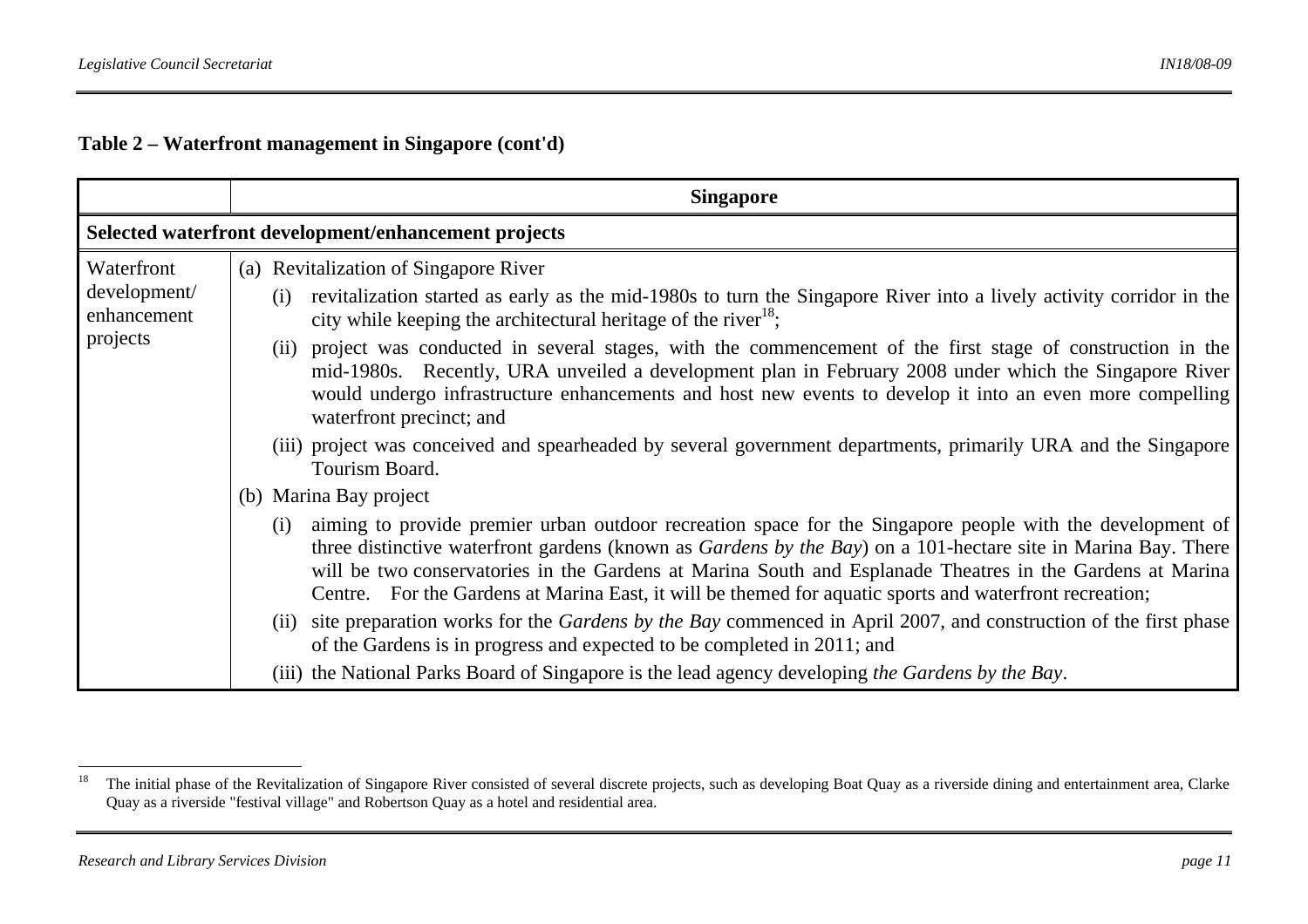|                                                          | <b>Singapore</b>                                                                                                                                                                                                                                                                                                                                                                                                                                                                                                                                                                                                                                                                                                                                                                                                                                                                          |
|----------------------------------------------------------|-------------------------------------------------------------------------------------------------------------------------------------------------------------------------------------------------------------------------------------------------------------------------------------------------------------------------------------------------------------------------------------------------------------------------------------------------------------------------------------------------------------------------------------------------------------------------------------------------------------------------------------------------------------------------------------------------------------------------------------------------------------------------------------------------------------------------------------------------------------------------------------------|
| Public engagement in waterfront planning and development |                                                                                                                                                                                                                                                                                                                                                                                                                                                                                                                                                                                                                                                                                                                                                                                                                                                                                           |
| Public<br>engagement                                     | (a) Singapore's urban planning has been characterized by its top-down approach until recent years. <sup>19</sup> URA employed<br>focus groups comprising members from the private sector, community groups and professional institutions in<br>developing the <i>Concept Plan 2001</i> and <i>Master Plan 2008</i> . Before the findings of the focus groups were officially<br>incorporated into the Concept Plan 2001, a public dialogue (alongside a public exhibition and feedback via internet<br>and survey forms) was organized for the general public to review the proposals in the draft <i>Concept Plan</i> . A public<br>forum was also held to invite public feedback on the focus groups' interim report; and<br>(b) The draft <i>Master Plan 2008</i> went through public consultation through focus groups, discussions with stakeholders,<br>and draft plan exhibitions. |

<sup>&</sup>lt;sup>19</sup> Soh & Yuen (2006).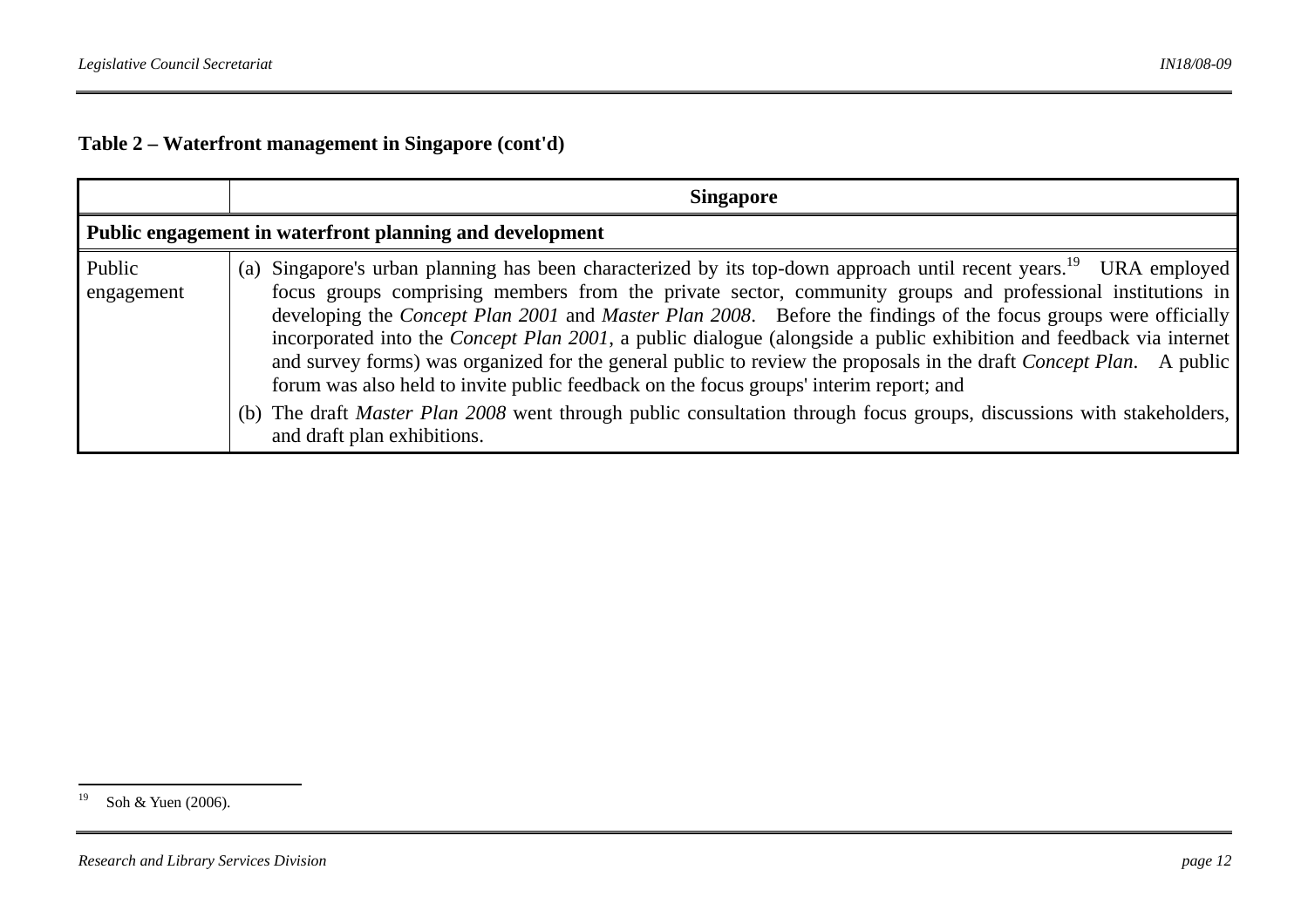#### **Table 3 – Waterfront management in Sydney**

|                                                                | <b>Sydney</b>                                                                                                                                                                                                                                                                                                                                                                                                                                                                                                                                                                                                                                                                                                                                                                                                                                                                                                                |
|----------------------------------------------------------------|------------------------------------------------------------------------------------------------------------------------------------------------------------------------------------------------------------------------------------------------------------------------------------------------------------------------------------------------------------------------------------------------------------------------------------------------------------------------------------------------------------------------------------------------------------------------------------------------------------------------------------------------------------------------------------------------------------------------------------------------------------------------------------------------------------------------------------------------------------------------------------------------------------------------------|
| <b>Waterfront policies</b>                                     |                                                                                                                                                                                                                                                                                                                                                                                                                                                                                                                                                                                                                                                                                                                                                                                                                                                                                                                              |
| Relevant<br>waterfront<br>policy<br>documents                  | (a) Sharing Sydney Harbour Regional Action Plan 2000 (RAP 2000) – the first whole-of-government plan providing precise<br>development principles for a series of important harbour sites; and<br>(b) Sydney Harbour Catchment Regional Environmental Plan 2005 (REP 2005) – planning framework for Sydney Harbour. <sup>20</sup>                                                                                                                                                                                                                                                                                                                                                                                                                                                                                                                                                                                             |
| Highlights on<br>relevant<br>waterfront<br>policy<br>documents | RAP 2000 set out the four essential characteristics of Sydney Harbour, namely natural harbour, urban harbour, working<br>(a)<br>harbour and people's harbour. Twenty state agencies participated in the implementation of the priority projects identified<br>in the action plan such as enhancement of public access and open space along the foreshores, conservation of bushland,<br>securing facilities for the maritime industries, and addressing specific concerns regarding the quality of architecture on<br>Sydney Harbour and its tributaries; and<br>(b) REP 2005 aims to establish a balance between promoting a prosperous working harbour, maintaining a healthy and<br>sustainable waterway environment and promoting recreational access to the foreshore and waterways. It establishes a set<br>of planning principles to be used by<br>local councils for the preparation of planning instruments;<br>(i) |
|                                                                | consent authorities <sup>21</sup> for the assessment of development applications that fall within the foreshores and waterway<br>(ii)<br>area;<br>(iii) proponents in the preparation of their development applications and plans; and                                                                                                                                                                                                                                                                                                                                                                                                                                                                                                                                                                                                                                                                                       |
|                                                                | (iv) the Minister for Planning for the assessment of state significant development.                                                                                                                                                                                                                                                                                                                                                                                                                                                                                                                                                                                                                                                                                                                                                                                                                                          |

<sup>&</sup>lt;sup>20</sup> There are quite a number of waterfront policy documents governing various aspects of waterfront development of Sydney Harbour. For example, in 2002, an agreement, *Our Harbour,* was signed by 19 Sydney Harbour Councils (comprising councils surrounding Sydney Harbour), the New South Wales (NSW) Minister for Planning and the Sydney Harbour Executive (comprising senior officials of 20-state and three Commonwealth agencies and chaired by the Deputy Director-General of the Premier's Department) with an aim to progressively remove impediments to public foreshore access. The agreement was valid for three years to 2005. *Sydney Harbour Foreshores and Waterways Area Development Control Plan 2005* provides design guidelines for development, assessment criteria for marinas and criteria for natural resource protection. *Sharing Sydney Harbour Access Program* aims to enhance the recreational enjoyment of Sydney Harbour and its tributaries.

<sup>&</sup>lt;sup>21</sup> Consent authorities are those authorities empowered by the *Environmental Planning and Assessment Act 1979* to determine development applications. They may be the Council of the City of Sydney or the Minister for Planning.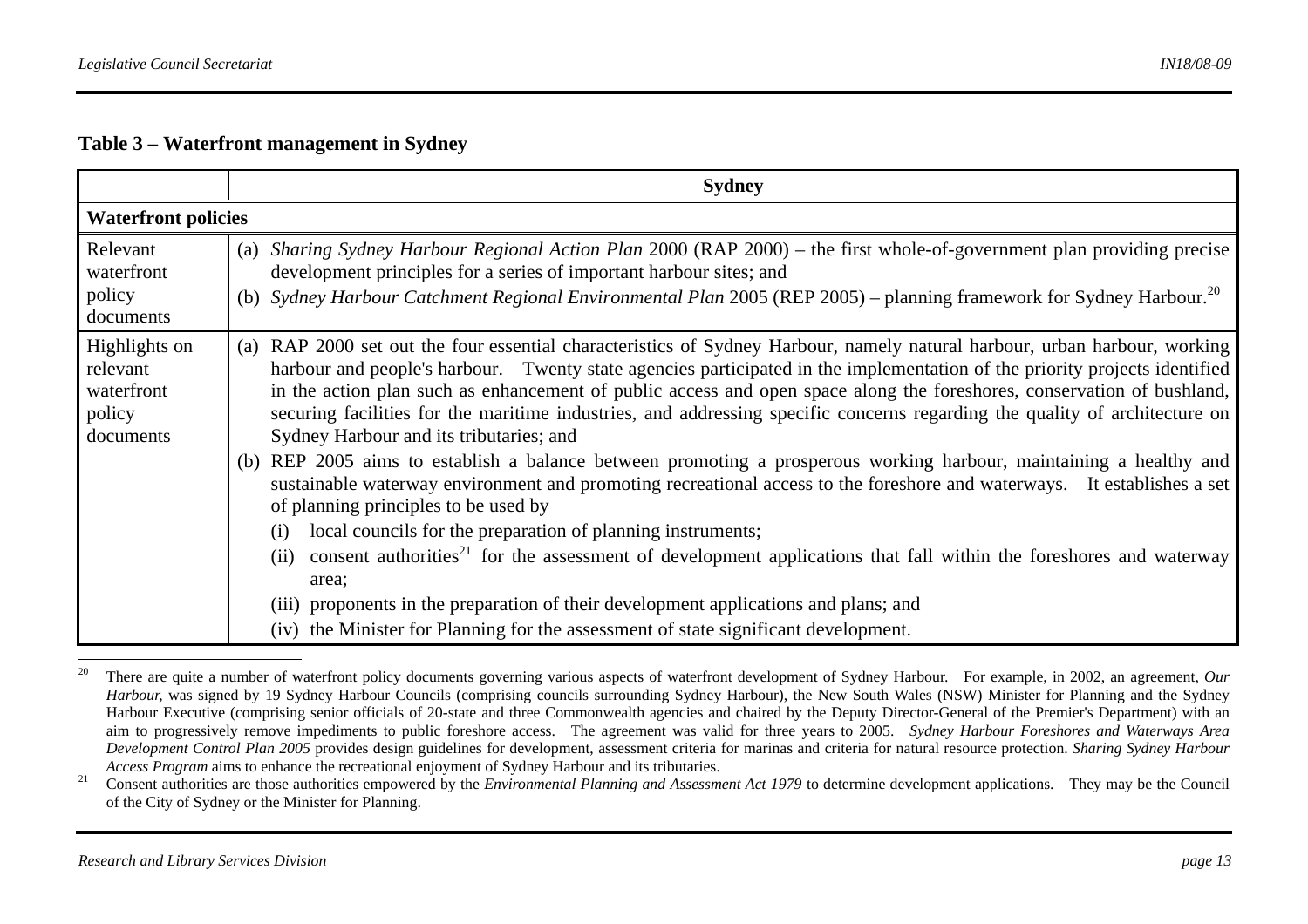#### **Table 3 – Waterfront management in Sydney (cont'd)**

|                                                                             | <b>Sydney</b>                                                                                                                                                                                                                                                                         |
|-----------------------------------------------------------------------------|---------------------------------------------------------------------------------------------------------------------------------------------------------------------------------------------------------------------------------------------------------------------------------------|
|                                                                             | Authorities responsible for waterfront development                                                                                                                                                                                                                                    |
| Major authority<br>involved in<br>waterfront<br>planning and<br>development | Sydney Harbour Foreshore Authority (SHFA) <sup>22, 23</sup> .                                                                                                                                                                                                                         |
| Institutional<br>framework                                                  | Statutory agency responsible for planning and managing the Sydney Harbour foreshore land.                                                                                                                                                                                             |
| Governing<br>authority                                                      | Board of Directors with not more than seven members.                                                                                                                                                                                                                                  |
| Term of<br>appointment                                                      | Not exceeding five years and eligible for re-appointment.                                                                                                                                                                                                                             |
| Constitution of<br>the governing<br>board                                   | (a) Chief Executive Officer of SHFA;<br>(b) Director-General of the Department of Urban Affairs and Planning;<br>Not more than five persons appointed by the Minister for Planning; and<br>(c)<br>(d) One of the five members appointed by the Minister for Planning as the Chairman. |

<sup>&</sup>lt;sup>22</sup> SHFA was established in 1999 under the SHFA Act 1998 to consolidate the work and functions of the City West Development Corporation, the Sydney Cove Authority and the Darling Harbour Authority.

<sup>&</sup>lt;sup>23</sup> A number of government bodies have retained responsibility for the planning, operational and regulatory aspects of Sydney Harbour. For example, the NSW Department of Planning is responsible for the state's strategic land use planning, major development and infrastructure projects including their assessments and approval. The Maritime Authority (formerly the Waterways Authority) is responsible for marine safety, regulation of commercial and recreational boating and oversight of port operations. The Sydney Harbour Federation Trust is responsible for preserving and conserving land in the Sydney Harbour region. The Sydney Harbour Councils have strategic and statutory planning responsibilities for land use in their council areas. Since SHFA takes on the leading planning and managing role for the strategic foreshore sites of Sydney Harbour, this information note will only discuss SHFA.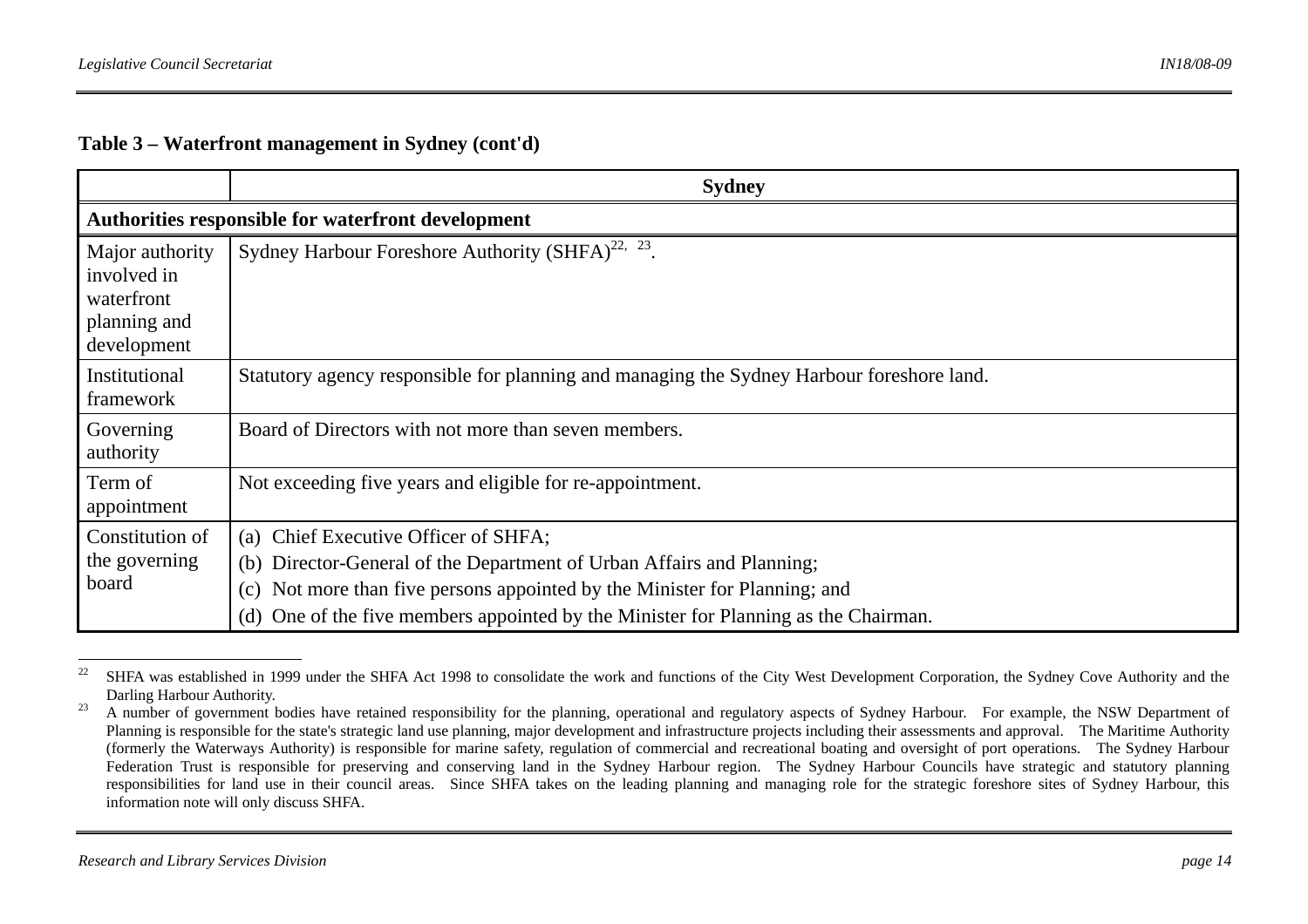# **Table 3 – Waterfront management in Sydney (cont'd)**

|                                                                                      | <b>Sydney</b>                                                                                                                                                                                                                                                                                                                                                                                                                                                      |  |  |  |
|--------------------------------------------------------------------------------------|--------------------------------------------------------------------------------------------------------------------------------------------------------------------------------------------------------------------------------------------------------------------------------------------------------------------------------------------------------------------------------------------------------------------------------------------------------------------|--|--|--|
| Authorities responsible for waterfront development (cont'd)                          |                                                                                                                                                                                                                                                                                                                                                                                                                                                                    |  |  |  |
| Main<br>responsibilities<br>relating to<br>waterfront<br>planning and<br>development | (a) Protecting and enhancing the natural and cultural heritage of the foreshore area;<br>(b) Promoting, co-ordinating, managing, undertaking and securing the orderly and economic development and use of the<br>foreshore area; and<br>(c) Promoting, co-ordinating, organizing, managing, undertaking, securing, providing and conducting cultural,<br>educational, commercial, tourist, recreational, entertainment and transport activities and facilities.    |  |  |  |
| Accountability                                                                       | (a) Accountable to the New South Wales Minister for Planning;<br>(b) All draft Master Plans and development proposals must be submitted to the approval of the Minister for Planning or<br>the City Council under the State Environmental Planning Policy (Major Projects) Amendment (Sydney Harbour<br><i>Foreshore</i> ) 2009; and<br>(c) Required to produce annual reports and is subject to the financial scrutiny of the NSW Auditor-General <sup>24</sup> . |  |  |  |

<sup>&</sup>lt;sup>24</sup> The NSW Auditor-General leads the Audit Office to assist the NSW Parliament in holding the NSW government accountable for fulfilling its responsibilities through audits and related services.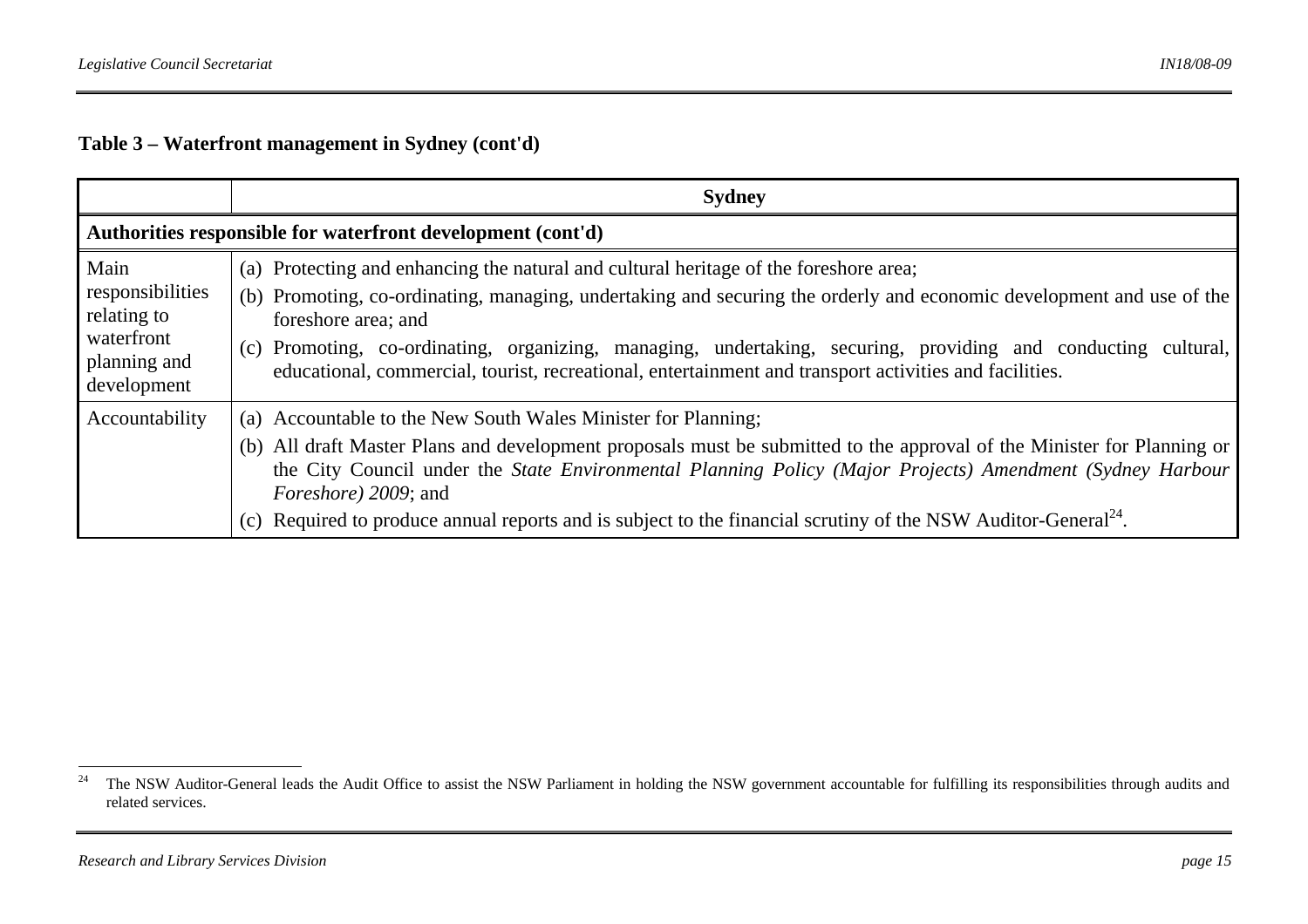# **Table 3 – Waterfront management in Sydney (cont'd)**

|                                                          | <b>Sydney</b>                                                                                                                                                                                                                                                                                                                                                                                                                                                                                                                                                                                                                                                                                                                                                                                                                                                                                                                                                                                                                                                                                                                                                                                             |  |  |  |
|----------------------------------------------------------|-----------------------------------------------------------------------------------------------------------------------------------------------------------------------------------------------------------------------------------------------------------------------------------------------------------------------------------------------------------------------------------------------------------------------------------------------------------------------------------------------------------------------------------------------------------------------------------------------------------------------------------------------------------------------------------------------------------------------------------------------------------------------------------------------------------------------------------------------------------------------------------------------------------------------------------------------------------------------------------------------------------------------------------------------------------------------------------------------------------------------------------------------------------------------------------------------------------|--|--|--|
|                                                          | Selected waterfront development/enhancement projects                                                                                                                                                                                                                                                                                                                                                                                                                                                                                                                                                                                                                                                                                                                                                                                                                                                                                                                                                                                                                                                                                                                                                      |  |  |  |
| Waterfront<br>development/<br>enhancement<br>projects    | (a) Daring Harbour waterfront development<br>occupying 148 acres of land near Sydney's central business district, in what was once the major sea-to-rail<br>(i)<br>interchange of the metropolitan area. The site has been developed as a public entertainment district, with<br>facilities such as a maritime museum, aquarium, hotels, exhibition/convention centre, restaurants, cafes and<br>harbour-side market. Well-designed public walkways and open space are also significant features of the<br>Darling Harbour;<br>(ii) the NSW government announced the development of the Darling Harbour in 1984. The bulk of the development<br>was completed between 1984 and 1988, coinciding with Australia's bicentennial; and<br>(iii) the development was a government project led by SHFA.<br>(b) The Barangaroo project<br>22-hectare site previously used for stevedoring operations will be transformed into an area with a 1.4-km<br>(i)<br>foreshore promenade and an 11-hectare headland park;<br>the Barangaroo project is a 10-year development with the first phase of construction scheduled to begin in 2010;<br>(ii)<br>and<br>(iii) the project was a government project led by SHFA. |  |  |  |
| Public engagement in waterfront planning and development |                                                                                                                                                                                                                                                                                                                                                                                                                                                                                                                                                                                                                                                                                                                                                                                                                                                                                                                                                                                                                                                                                                                                                                                                           |  |  |  |
| Public<br>engagement                                     | SHFA employs the following public participation mechanisms in developing master plans and development applications:<br>interviews and surveys, feedback via websites, regular community meetings relating to projects; community newsletters<br>and updates, consultation with interested parties and stakeholders, peak industry bodies, conservation bodies, academics<br>and individual businesses as appropriate, circulation of draft documents to interested bodies for comment and formal<br>invitations for public comment on development proposals.                                                                                                                                                                                                                                                                                                                                                                                                                                                                                                                                                                                                                                              |  |  |  |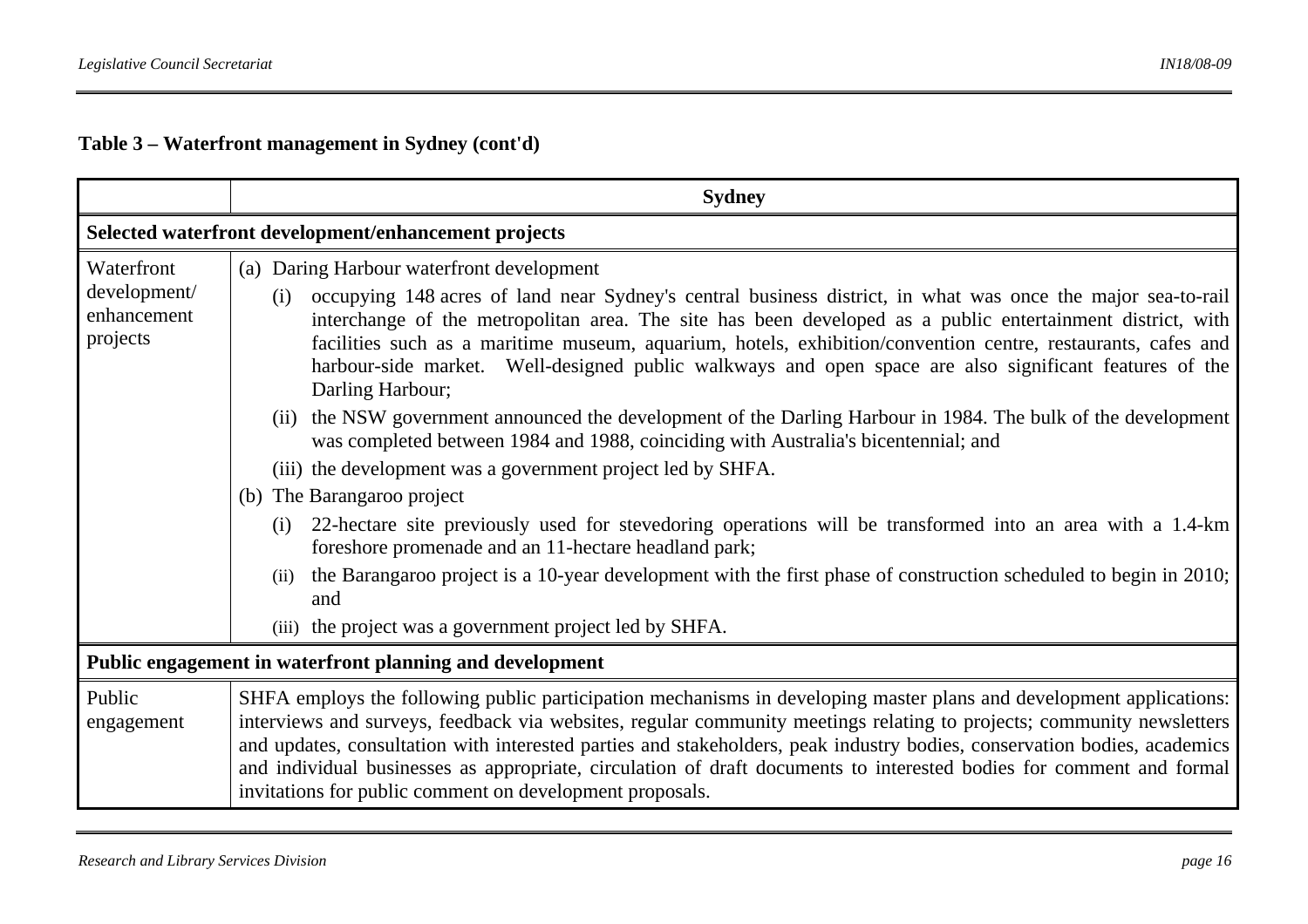# **Table 4 – Waterfront management in Vancouver**

|                                                                | <b>Vancouver</b>                                                                                                                                                                                                                                                                                                                                                                                                                                                               |  |
|----------------------------------------------------------------|--------------------------------------------------------------------------------------------------------------------------------------------------------------------------------------------------------------------------------------------------------------------------------------------------------------------------------------------------------------------------------------------------------------------------------------------------------------------------------|--|
| <b>Waterfront policies</b>                                     |                                                                                                                                                                                                                                                                                                                                                                                                                                                                                |  |
| Relevant<br>waterfront<br>policy<br>documents                  | Central Waterfront Port Lands Policy Statement 1994 (PS1994) – providing general guidelines governing the<br>development of the lands situated between Canada Place and Portside Park to the east.                                                                                                                                                                                                                                                                             |  |
| Highlights on<br>relevant<br>waterfront<br>policy<br>documents | PS1994 sets out, among other things, the construction of waterfront facilities in Canada Place, including a cruise ship<br>terminal, a convention centre and public open space (such as waterfront walkway around the pier). It aims to foster<br>urban development of the Central Waterfront Port Lands with a view to reinforcing key port, regional, civic and<br>community functions and requirements, while integrating all new developments with its neighbouring areas. |  |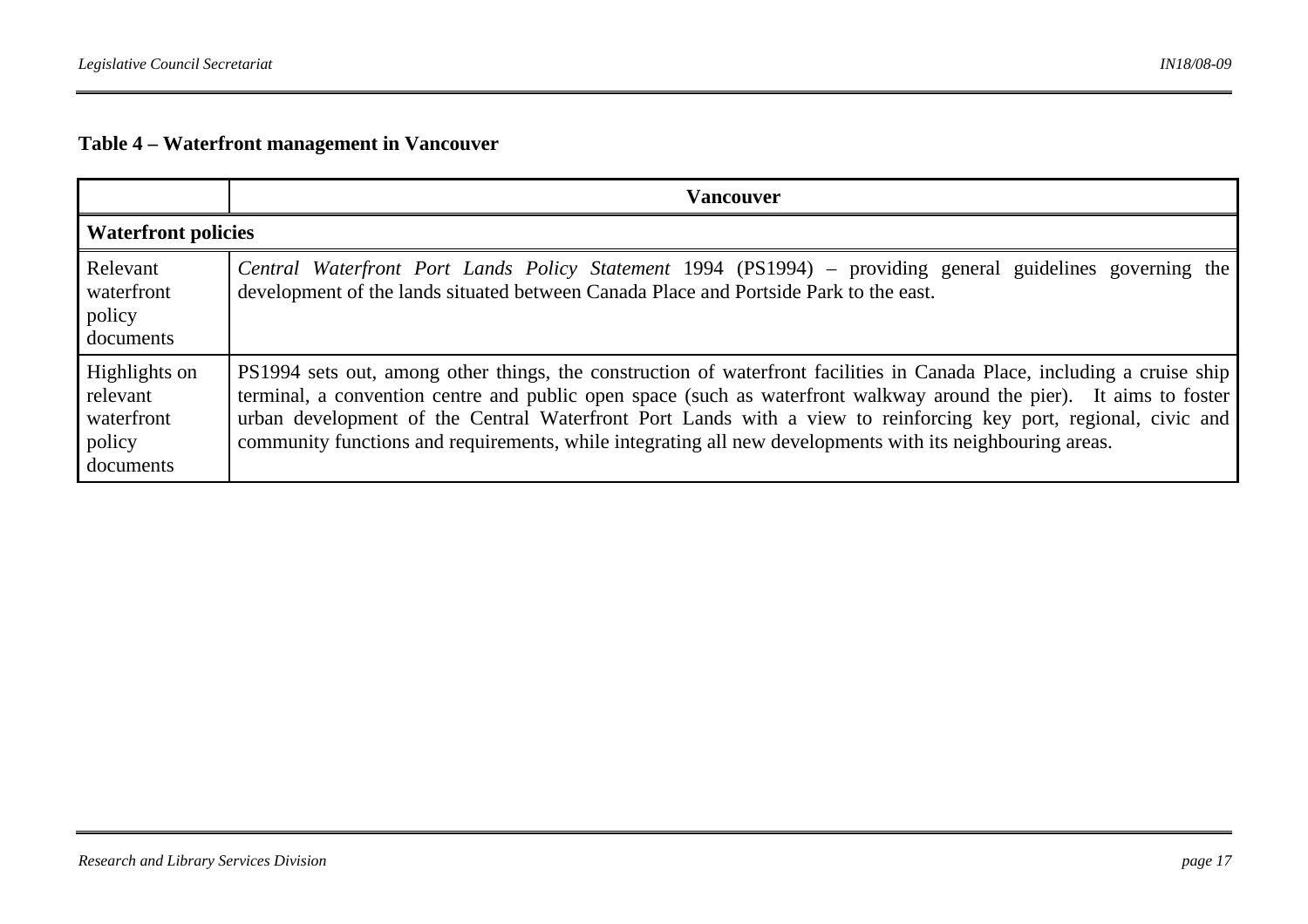#### **Table 4 – Waterfront management in Vancouver (cont'd)**

|                                                                             | <b>Vancouver</b>                                                                                                        |  |
|-----------------------------------------------------------------------------|-------------------------------------------------------------------------------------------------------------------------|--|
| Authorities responsible for waterfront development                          |                                                                                                                         |  |
| Major authority<br>involved in<br>waterfront<br>planning and<br>development | Port Metro Vancouver (PMV) <sup>25, 26</sup> .                                                                          |  |
| Institutional<br>framework                                                  | Its subsidiary, Canada Place Corporation, is the site manager of Canada Place.<br>Not-for-profit statutory corporation. |  |
| Governing<br>authority                                                      | Board of Directors with 11 members.                                                                                     |  |
| Term of<br>appointment                                                      | Three years and may be renewed once only.                                                                               |  |

<sup>&</sup>lt;sup>25</sup> In June 2006, the Federal Minister of Transport, Infrastructure and Communities invited the Fraser River Port Authority, the North Fraser Port Authority and the Vancouver Port Authority to examine port amalgamation. In 2008, the three port authorities integrated to form the Vancouver Fraser Port Authority under the *Canada Marine Act 1999.* The Vancouver Fraser Port Authority markets itself as PMV, though the company's legal name remains the Vancouver Fraser Port Authority.

<sup>&</sup>lt;sup>26</sup> In Vancouver, the Planning Department of Vancouver is responsible for undertaking area planning and policy development, rezoning processing, heritage management and major project planning throughout the city. As most of the waterfront area and the implementation of waterfront development in the city of Vancouver are under the control of PMV, this information note will only discuss PMV.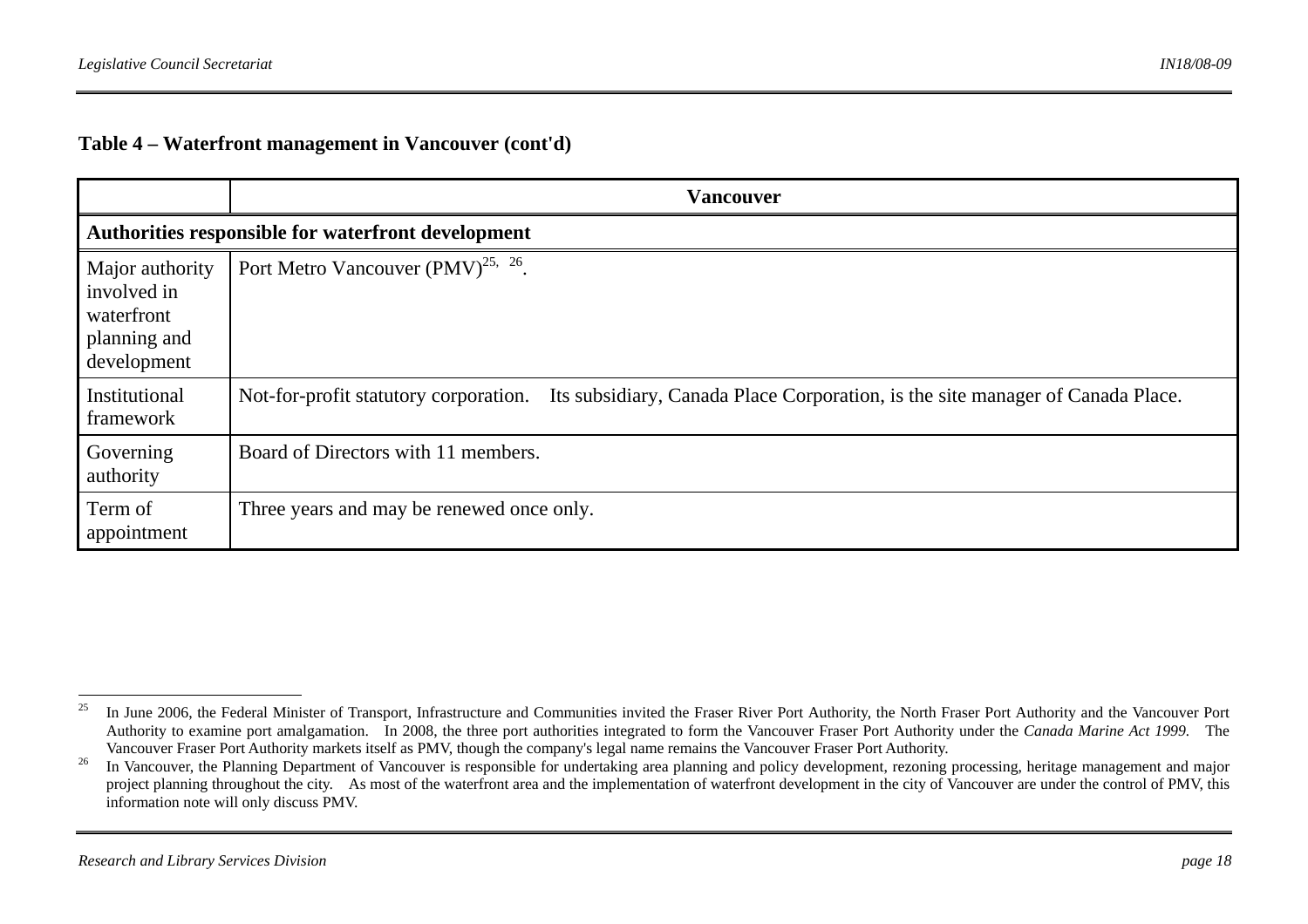# **Table 4 – Waterfront management in Vancouver (cont'd)**

|                                                                                      | <b>Vancouver</b>                                                                                                                                                                                                                                                                                                                                                                                                                                                                                                                                                                                                                                                                                                         |  |  |  |
|--------------------------------------------------------------------------------------|--------------------------------------------------------------------------------------------------------------------------------------------------------------------------------------------------------------------------------------------------------------------------------------------------------------------------------------------------------------------------------------------------------------------------------------------------------------------------------------------------------------------------------------------------------------------------------------------------------------------------------------------------------------------------------------------------------------------------|--|--|--|
| Authorities responsible for waterfront development (cont'd)                          |                                                                                                                                                                                                                                                                                                                                                                                                                                                                                                                                                                                                                                                                                                                          |  |  |  |
| Constitution of<br>the governing<br>board                                            | (a) One member nominated by the Minister of Transport is appointed by the Governor-in-Council;<br>(b) One member appointed by the municipalities as specified in the Certificate of Amalgamation of Port Authorities;<br>One member appointed by the Province of British Columbia;<br>(c)<br>One member jointly appointed by the Provinces of Alberta, Saskatchewan and Manitoba;<br>(d)<br>The remaining seven members nominated by the Minister of Transport in consultation with the Nominating Committee <sup>27</sup><br>(e)<br>are appointed by the Governor-in-Council, and<br>The Board shall elect a chairperson from among their members for a term not exceeding 2 years, the term being<br>(f)<br>renewable. |  |  |  |
| Main<br>responsibilities<br>relating to<br>waterfront<br>planning and<br>development | Formulating its land use plan, leasing land and facilities to private port operators, and leasing waterfront parkland to the<br>(a)<br>Vancouver Park Board <sup>28</sup> for public access; and<br>(b) Its subsidiary, Canada Place Corporation, is responsible for:<br>managing, leasing or licensing the federal real property on Canada Place;<br>(i)<br>producing, co-ordinating, sponsoring and hosting of public or civic events; and<br>(ii)<br>(iii) promoting, marketing and undertaking public relations in relation with Canada Place.                                                                                                                                                                       |  |  |  |
| Accountability                                                                       | (a) Accountable to the Minister of Transport;<br>The land use plan of PMV is subject to the endorsement of the Vancouver City Council; and<br>(b)<br>All directors are required to comply with the Code of Conduct as stipulated in the Certificate of Amalgamation of Port<br>(c)<br>Authorities. The objectives of the Code of Conduct are to preserve and enhance public confidence in the integrity and<br>impartiality of directors and officers of PMV.                                                                                                                                                                                                                                                            |  |  |  |

<sup>27</sup> The Nominating Committee consists of representatives of port users. Its main functions are to receive and review nominations for members of the Board of Directors and provide recommendations to the Minister of Transport for consideration.

<sup>28</sup> Vancouver Park Board is the government agency providing, preserving and advocating for parks and recreation services to the people of Vancouver.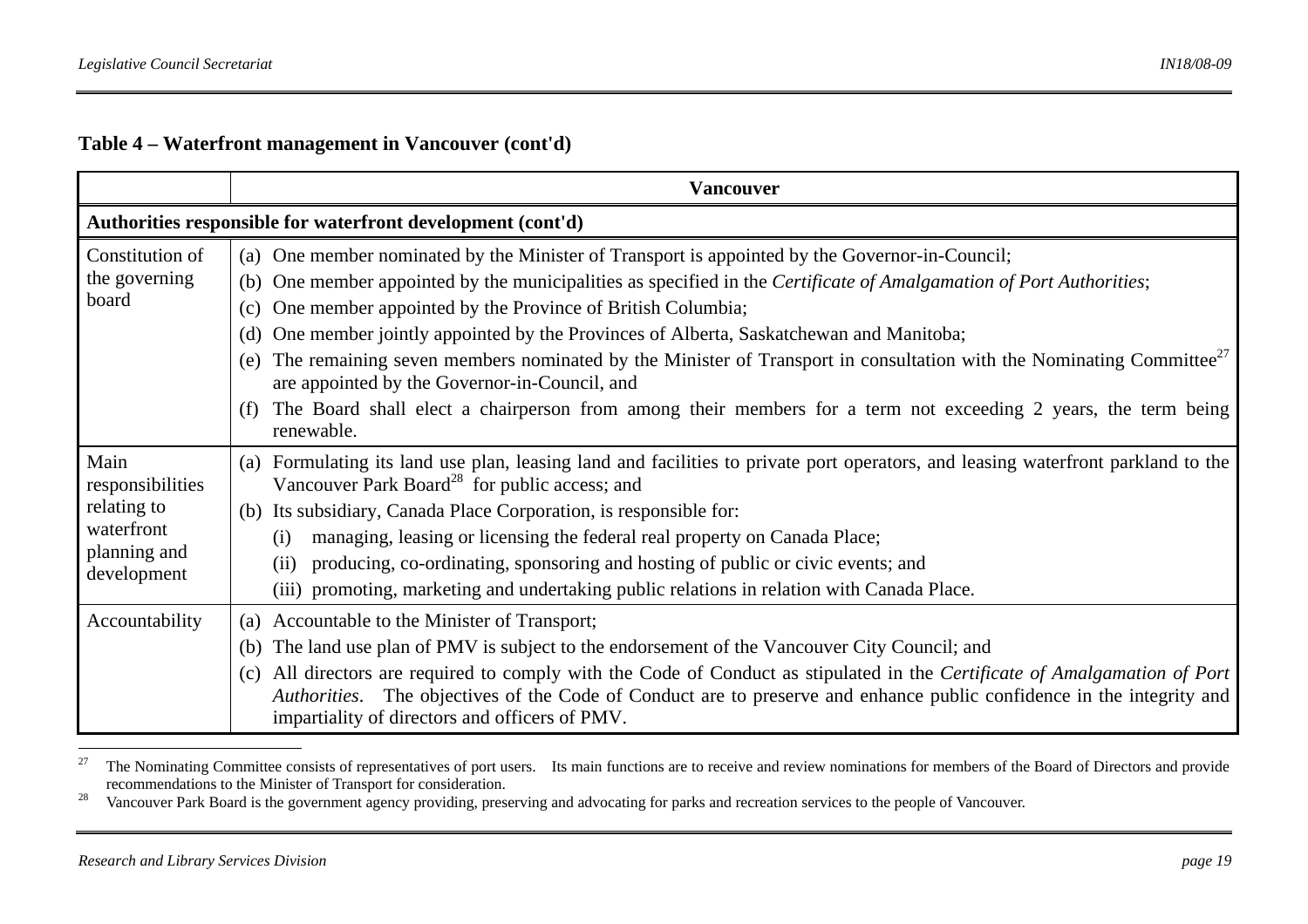# **Table 4 – Waterfront management in Vancouver (cont'd)**

|                                                               | <b>Vancouver</b>                                                                                                                                                                                                                                                                                                                                                                                                                                                                                                                                                                                                                                                                                                                                                                                                                                                                                                  |  |  |  |
|---------------------------------------------------------------|-------------------------------------------------------------------------------------------------------------------------------------------------------------------------------------------------------------------------------------------------------------------------------------------------------------------------------------------------------------------------------------------------------------------------------------------------------------------------------------------------------------------------------------------------------------------------------------------------------------------------------------------------------------------------------------------------------------------------------------------------------------------------------------------------------------------------------------------------------------------------------------------------------------------|--|--|--|
| Selected waterfront development/enhancement projects          |                                                                                                                                                                                                                                                                                                                                                                                                                                                                                                                                                                                                                                                                                                                                                                                                                                                                                                                   |  |  |  |
| Major<br>waterfront<br>development/<br>enhancement<br>project | Canada Place<br>(a) originally opened as the Canada pavilion in 1986 for Expo 86. It was later converted into landmark waterfront<br>development, with facilities such as a trade and convention centre, a hotel and office complex, cruise ship berthing<br>and passenger facilities for up to five vessels, an Imax theatre, amphitheatre for performances, shops, boutiques,<br>restaurants and cafes;<br>(b) construction began in 1983 and completed in late 1985. Canada Place was opened in 1986 for Expo 86 as the<br>Canada pavilion; and<br>(c) developed as a public-private partnership between the Canada Harbour Place Corporation and private developers.<br>A total of CAN\$400 million (HK\$2,936 million) <sup>29</sup> was spent on capital investment, of which 40% or<br>CAN\$160 million (HK\$1,174 million) was provided by private firms for the hotel, office and commercial facilities. |  |  |  |
| Public engagement in waterfront planning and development      |                                                                                                                                                                                                                                                                                                                                                                                                                                                                                                                                                                                                                                                                                                                                                                                                                                                                                                                   |  |  |  |
| Public<br>engagement                                          | (a) Members of the public were involved in the development of PS1994 through open houses, public workshops and<br>public meetings; and<br>(b) PMV's land use plan was developed with input from adjacent communities and other stakeholders.                                                                                                                                                                                                                                                                                                                                                                                                                                                                                                                                                                                                                                                                      |  |  |  |

<sup>&</sup>lt;sup>29</sup> The average exchange rate in 2008 was CAN\$1 = HK\$7.34.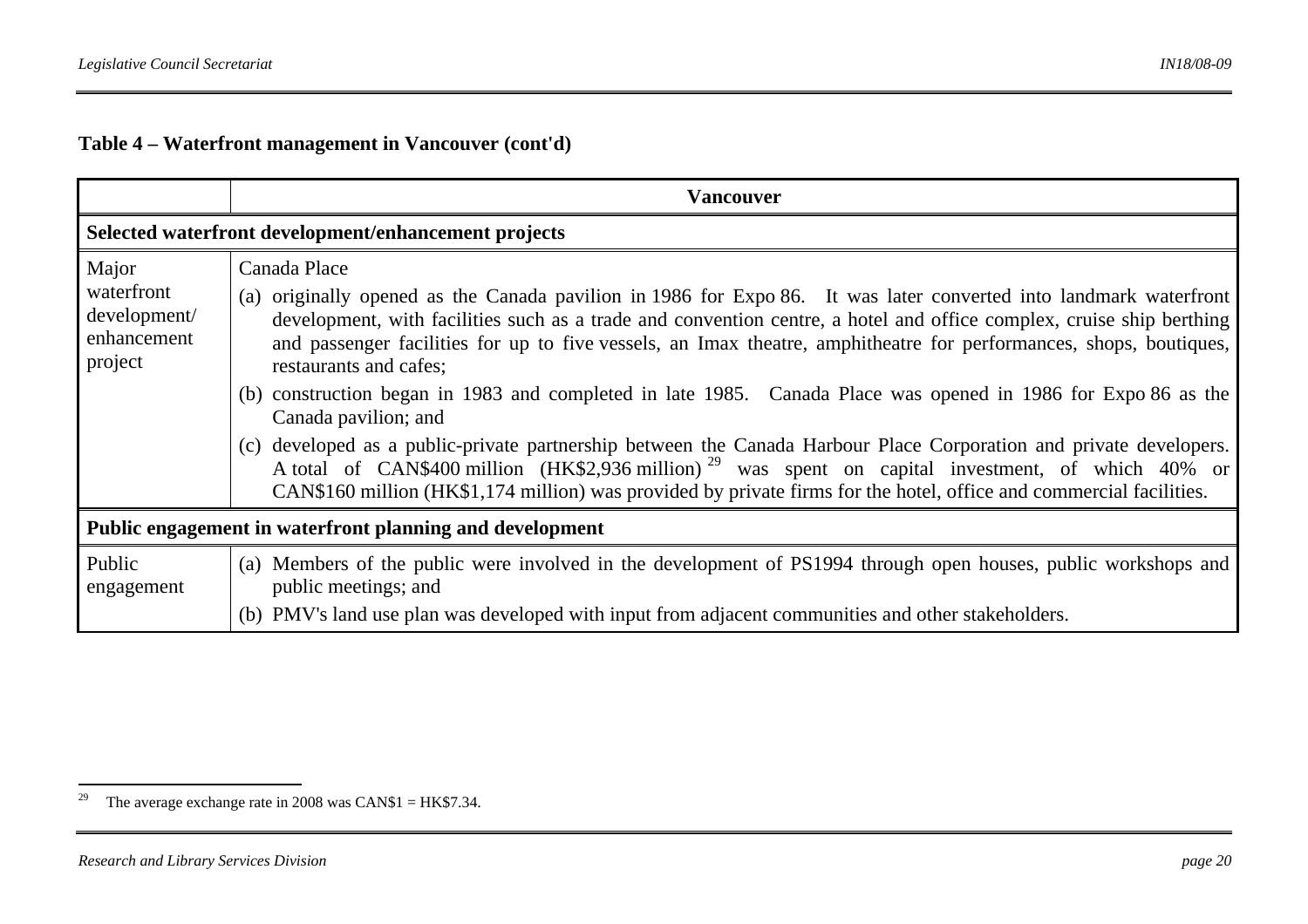### **References**

## New York

- 1. City Planning Commission. (2009) *City Planning Commission Report.* April 1. Calendar No. 22. Available from: http://www.nyc.gov/html/dcp/pdf/cpc/090239.pdf [Accessed May 2009].
- 2.*New York City Charter*. As amended through July 2004. City of New York.
- 3. New York City Department of City Planning. (1989) *The 197-a Plan Process.* Available from: http://www.nyc.gov/html/dcp/html/community\_planning/presentation.shtml [Accessed May 2009].
- 4. New York City Department of City Planning. (2002) *The New Waterfront Revitalization Program*. Available from: http://www.nyc.gov/html/dcp/pdf/wrp/wrptext.pdf [Accessed May 2009].
- 5. New York City Department of City Planning. (2009a) *The Uniform Land Use Review Procedure.* Available from: http://nyc.gov/html/dcp/html/luproc/ulpro.shtml [Accessed May 2009].
- 6. New York City Department of City Planning. (2009b) *Waterfront Zoning Text Amendment.* Available from: http://www.nyc.gov/html/dcp/pdf/waterfront/approved\_cpcmod\_text\_amendment.pdf [Accessed May 2009].
- 7.*New York City Economic Development Corporation.* (2009) Available from: http://www.nycedc.com/ [Accessed May 2009].
- 8. New York State Division of Coastal Resources. (2004) *Local Water Revitalization Program.* Available from: http://nyswaterfronts.com/aboutus\_LWRP.asp [Accessed May 2009].
- 9. New York State Division of Coastal Resources. (2009) *New York City.* Available from: http://nyswaterfronts.com/initiatives\_NYC.asp [Accessed May 2009].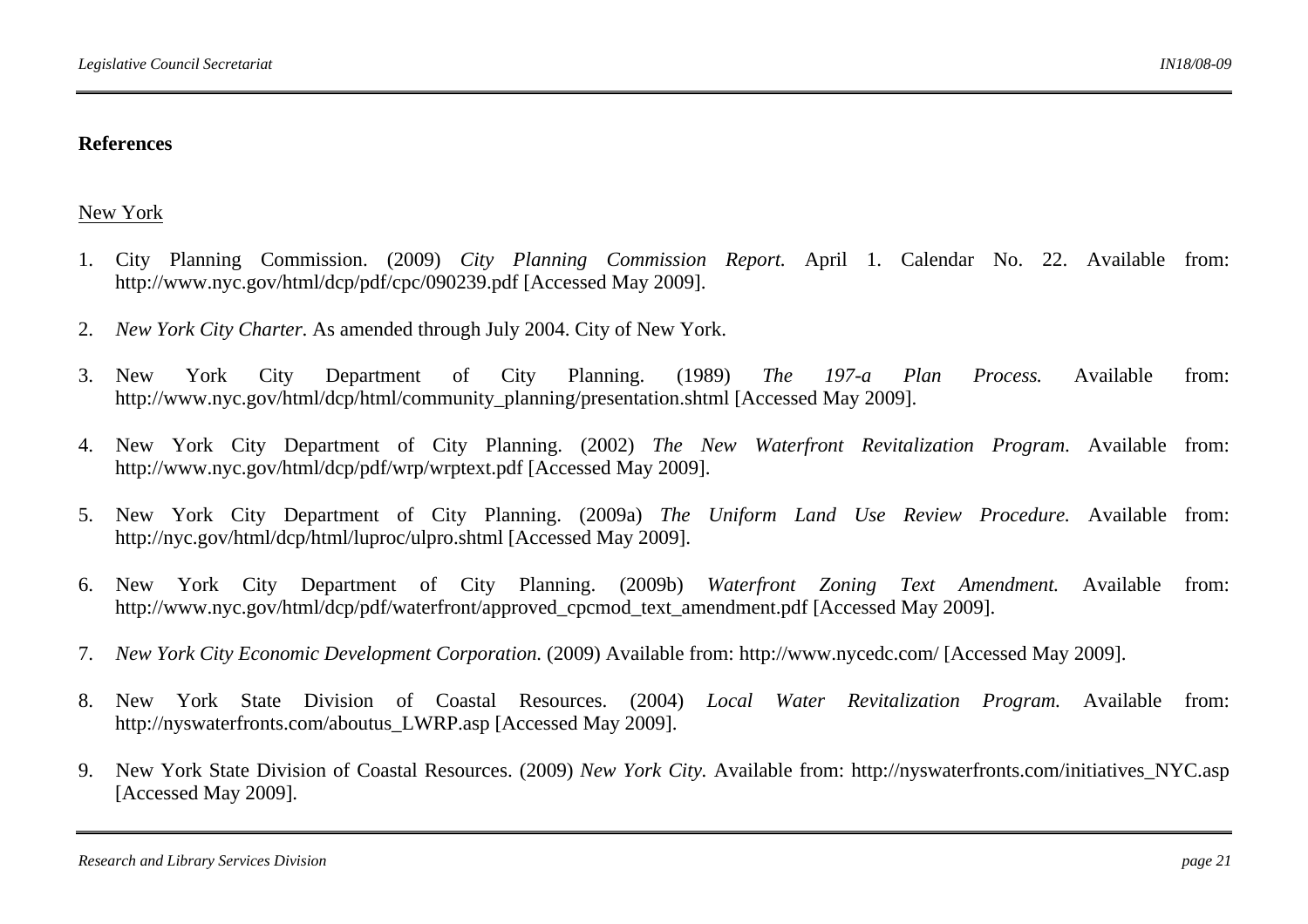- 10. Newman, R. (2006) *Briefing Paper: Keeping the Waterfront Shipshape: Strategies for Development and Maintaining New York City's Waterfront Infrastructure*. Infrastructure Divisions to the Committee on Waterfronts of the New York City Council on 28 April 2006. Available from: http://webdocs.nyccouncil.info/attachments/72358.htm [Accessed May 2009].
- 11. Newman, R. (2008) *Briefing Paper: A Local Law to Amend the New York City Charter, in Relation to the Waterfront Management Advisory Board.* Infrastructure Divisions to the Committee on Waterfronts of the New York City Council on 11 March 2008. Available from: http://webdocs.nyccouncil.info/attachments/87685.htm [Accessed May 2009].

#### Singapore

- 12. Cheong, K.H. (2008) Achieving sustainable urban development. *Ethos*. World Cities Summit Issue. pp. 18-31.
- 13. *Marina Bay Singapore.* (2008) Available from: http://www.marina-bay.sg/index.html [Accessed May 2009].
- 14. Soh, E. & Yuen, B. (2006) Government-aided participation in planning Singapore. *Cities*. 23(1), pp. 30-43.
- 15. *Urban Redevelopment Authority Act 1989 (Chapter 340).* Available from: http://statutes.agc.gov.sg/ [Accessed May 2009].
- 16. Urban Redevelopment Authority. (2002) *Subject Groups Report on Parks and Waterbodies Plan and Rustic Coast.* Available from: http://www.ura.gov.sg/pwbid/documents/pwrcmerge.pdf [Accessed May 2009].
- 17. Urban Redevelopment Authority. (2008) *Master Plan 2008.* Available from: http://www.ura.gov.sg/MP2008/ [Accessed May 2009].
- 18. Urban Redevelopment Authority. (2009) *Annual Reports 2007/2008.* Available from: http://www.ura.gov.sg/ar/ar08\_main.html [Accessed May 2009].
- 19. *Urban Redevelopment Authority.* (2009) Available from: http://www.ura.gov.sg/ [Accessed May 2009].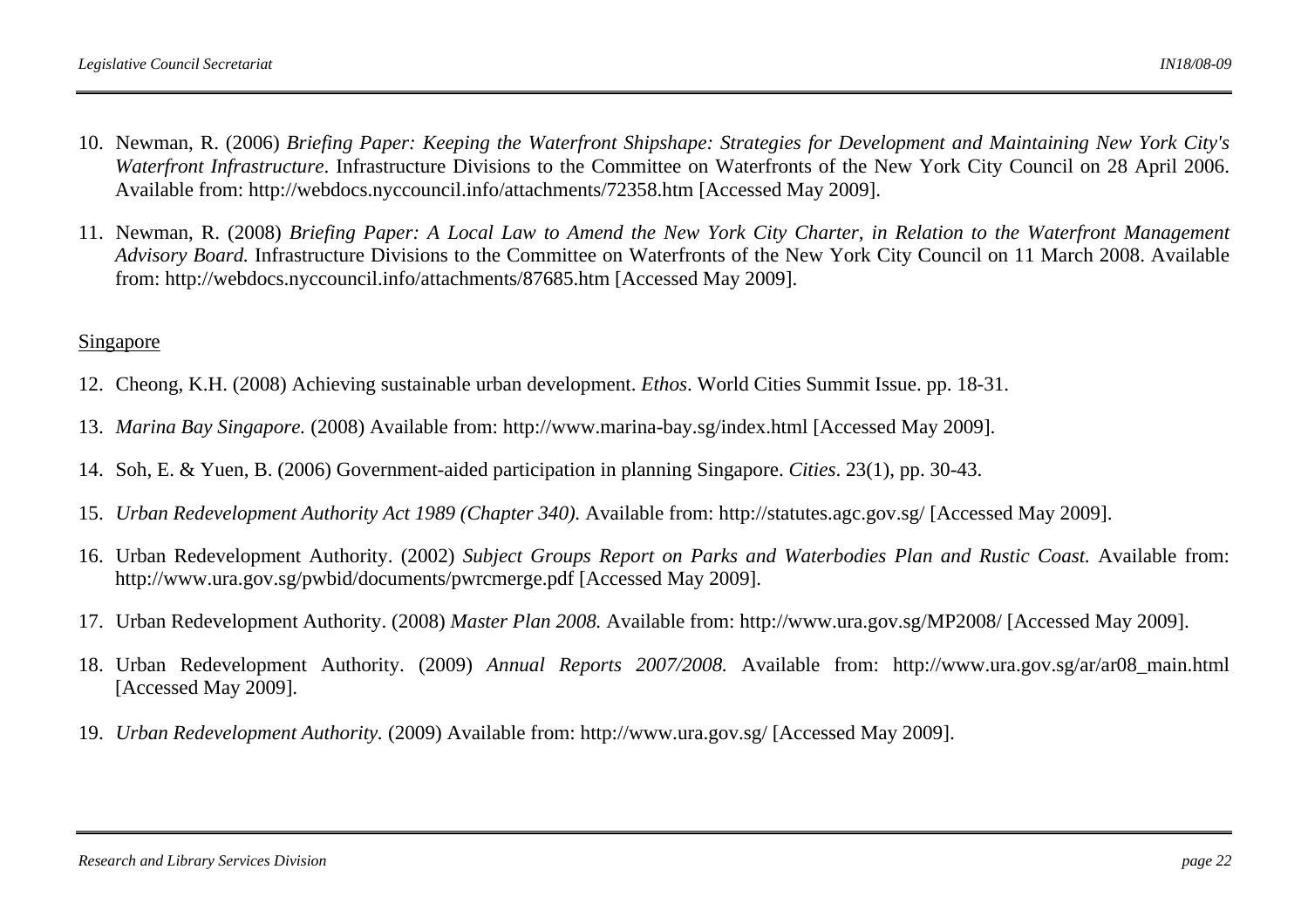- 20. Urban Urban Redevelopment Authority. (various issues) Newsletter *– Skyline.* Available from: http://www.ura.gov.sg/skyline/skyline\_main.html [Accessed May 2009].
- 21. Yuen, B. (2005) Strengthening urban heritage in Singapore: Building economic competitiveness and civic identity. *Global Urban Development.* 1(1), pp. 1-8.

#### Sydney

- 22. Dawkins, J. & Colebatch, H.K. (2004) Governing through institutionalised networks: the governance of Sydney Harbour. *Land Use Policy.* 23, pp. 333-343.
- 23. Department of Infrastructure, Planning and Natural Resources. (2003) *Sharing Sydney Harbour Access Plan.* Available from: http://www.planning.nsw.gov.au/harbour/pdf/Integratedaccessplansfinal02.pdf [Accessed May 2009].
- 24. Department of Planning. (2005) *Sydney Harbour Catchment: Sydney Regional Environmental Plan*. Available from: http://www.planning.nsw.gov.au/harbour/pdf/maps/syd\_har\_rep\_preamble.pdf [Accessed May 2009].
- 25. JBA Urban Planning Consultants Pty Ltd. (2007) *Barangaroo State Significant Site Proposal Consolidated Concept Plan and Environmental Assessment.* Available from: http://www.barangaroo.com/downloads/Concept%20Plans/ConceptPlan\_CoverContentsExecutiveSummary.pdf [Accessed May 2009].
- 26. New South Wales Audit Office. (2003) *Auditor-General's Report: Disposal of Sydney Harbour Foreshore Land*. Available from: http://www.audit.nsw.gov.au/publications/reports/performance/2003/foreshores/Sydney%20Harbour%20Foreshores-Nov2003.pdf [Assessed May 2009].
- 27. *Sharing Sydney Harbour Regional Action Plan Update.* (2003).
- 28. Sydney Harbour Foreshore Authority. (2001) *Foreshore promenade policy for core SHFA land within the Pyrmont peninsula*. Available from: http://www.shfa.nsw.gov.au/content/library/documents/C3D095F0-DDF9-FA41-555517E27893AD60.pdf [Accessed May 2009].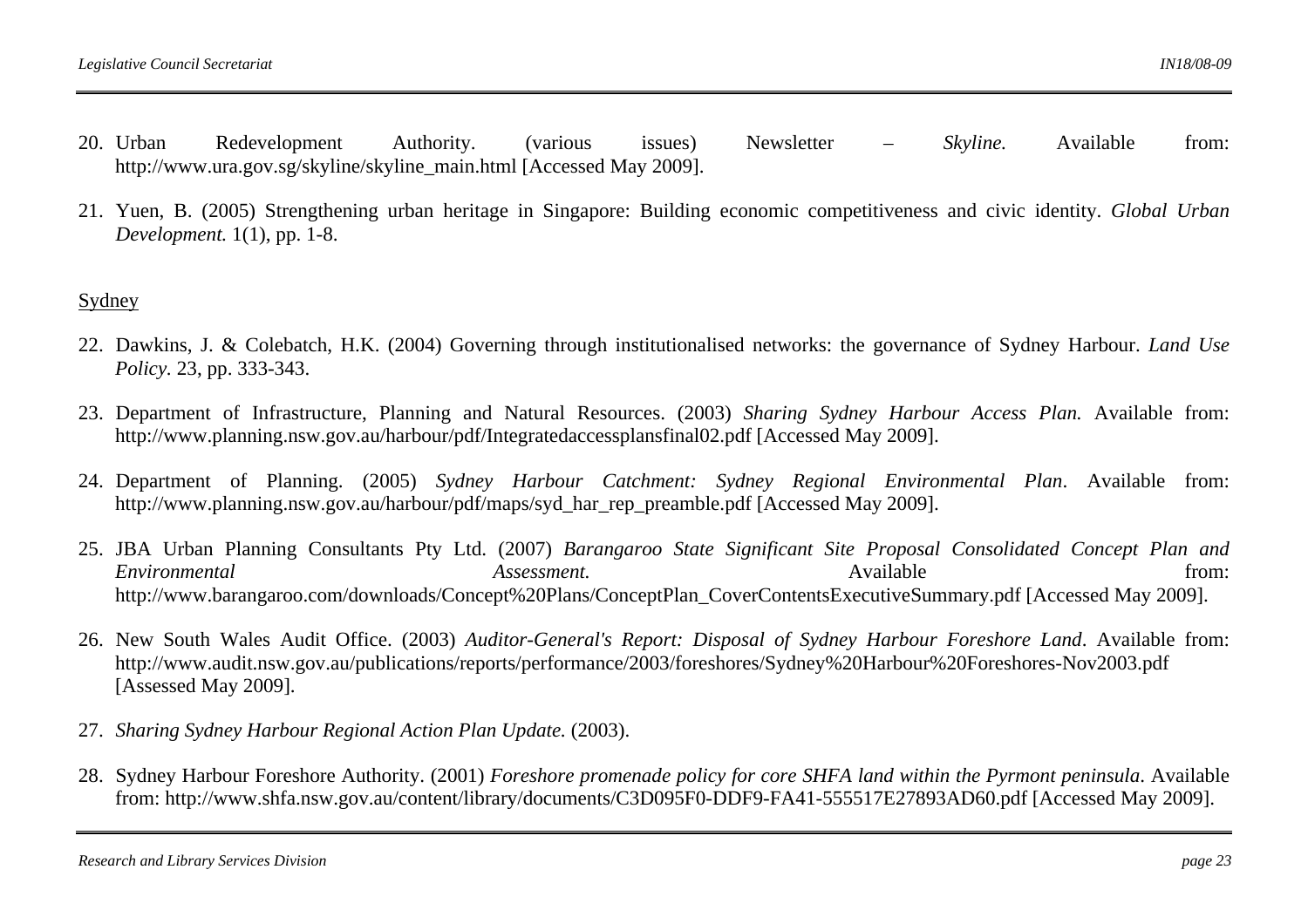- 29. Sydney Harbour Foreshore Authority. (2006) *The Rocks Heritage Management Policy.* Available from: http://www.shfa.nsw.gov.au/content/library/documents/04F90B2E-0FF8-00E7-7F8BD968E8E78CC5.pdf [Accessed May 2009].
- 30. Sydney Harbour Foreshore Authority. (2008a) *Annual Report 2007/08.* New South Wales Government. Available from: http://www.shfa.nsw.gov.au/sydney-Resource\_centre-Publications-Annual\_reports\_2007\_08.htm [Accessed May 2009].
- 31. Sydney Harbour Foreshore Authority. (2008b) *Barangaroo News. Issue 04 October 2008.* Available from: http://www.barangaroo.com/downloads/Media%20releases/BarangarooNewsIssue4\_October2008.pdf [Accessed May 2009].
- 32. Sydney Sydney Harbour Foreshore Authority. (2008c) *Corporate Plan 2008-10*. Available from: http://www.shfa.nsw.gov.au/content/library/documents/3020CC0B-F572-B0F4-36501806C6F1A67A.pdf [Accessed May 2009].
- 33. Sydney Harbour Foreshore Authority. (2008d) *Statement of affairs.* New South Wales Government, December 2008. Available from: http://www.shfa.nsw.gov.au/content/library/documents/47A8BAA2-C3ED-7604-EF0D23CB675F2ACC.pdf [Accessed May 2009].
- 34. Sydney Sydney Ports Corporation. (2008) *2007/08 Annual Report.* Available from: http://www.sydneyports.com.au/corporation/publications/publications/general/annual\_report\_200708 [Accessed May 2009].

#### Vancouver

- 35. Canada Canada Gazette. (2007) *Orders in Council.* Vol. 141, No. 51. Available from: http://gazette.gc.ca/archives/p1/2007/2007-12-22/html/sup-eng.html [Accessed May 2009].
- 36. *Canada Marine Act (1998).* Available from: http://laws.justice.gc.ca/en/C-6.7/index.html [Accessed May 2009].
- 37. Canada Canada Place Corporation. (2008a) *Annual Report.* Available from: http://www.canadaplace.ca/files/PDF/Canada\_Place\_Annual\_Review.pdf [Accessed May 2009].